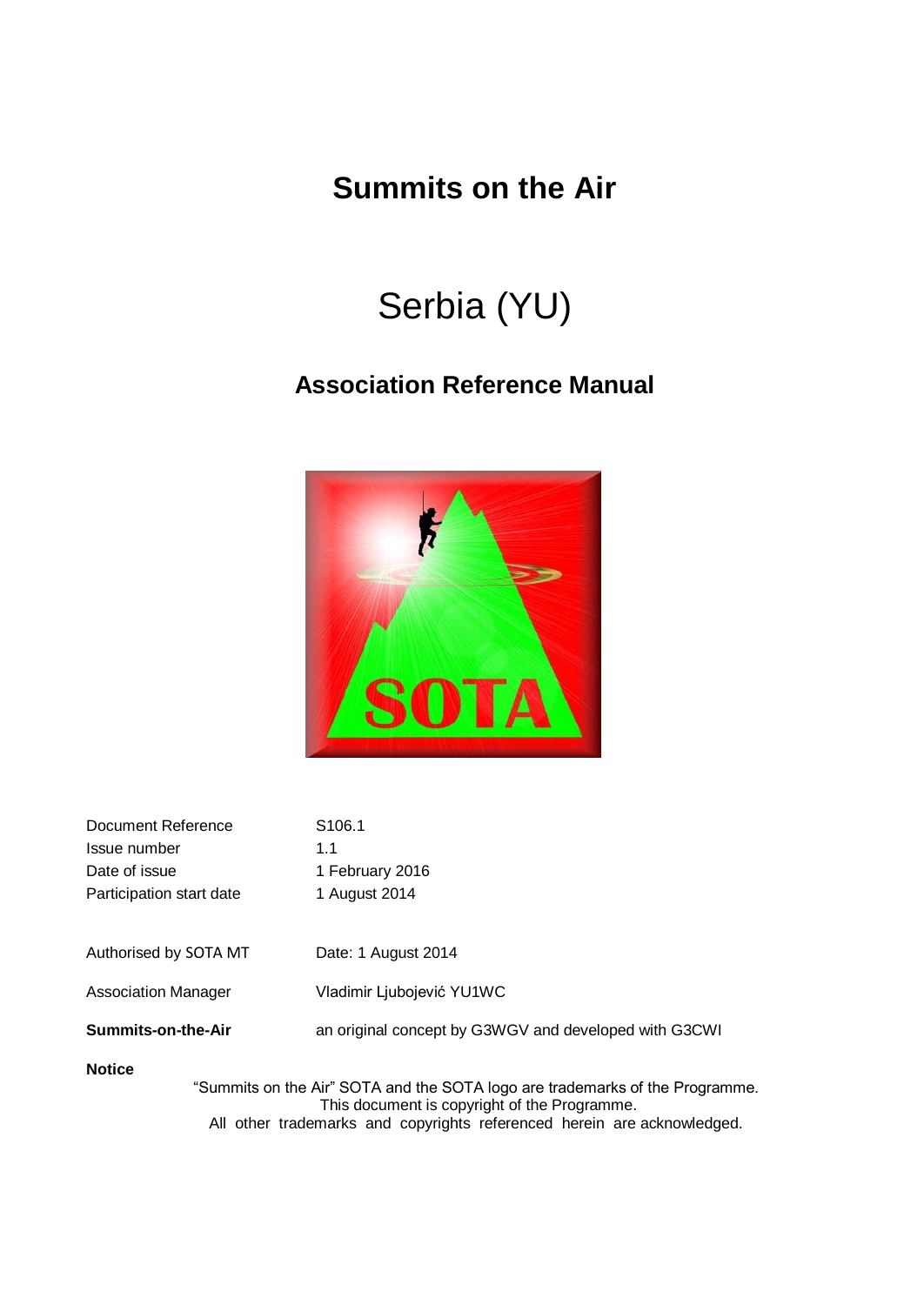### **Table of contents**

|  | 3              |
|--|----------------|
|  | 4              |
|  | 4              |
|  | 5              |
|  | 5              |
|  | 5              |
|  | 6              |
|  | 6              |
|  | 6              |
|  | 7              |
|  | 7              |
|  | 7              |
|  | 7              |
|  | 7              |
|  | $\overline{7}$ |
|  | $\overline{7}$ |
|  | 13             |
|  | 13             |
|  | 13             |
|  | 15             |
|  | 15             |
|  | 15             |
|  | 19             |
|  | 19             |
|  | 19             |
|  |                |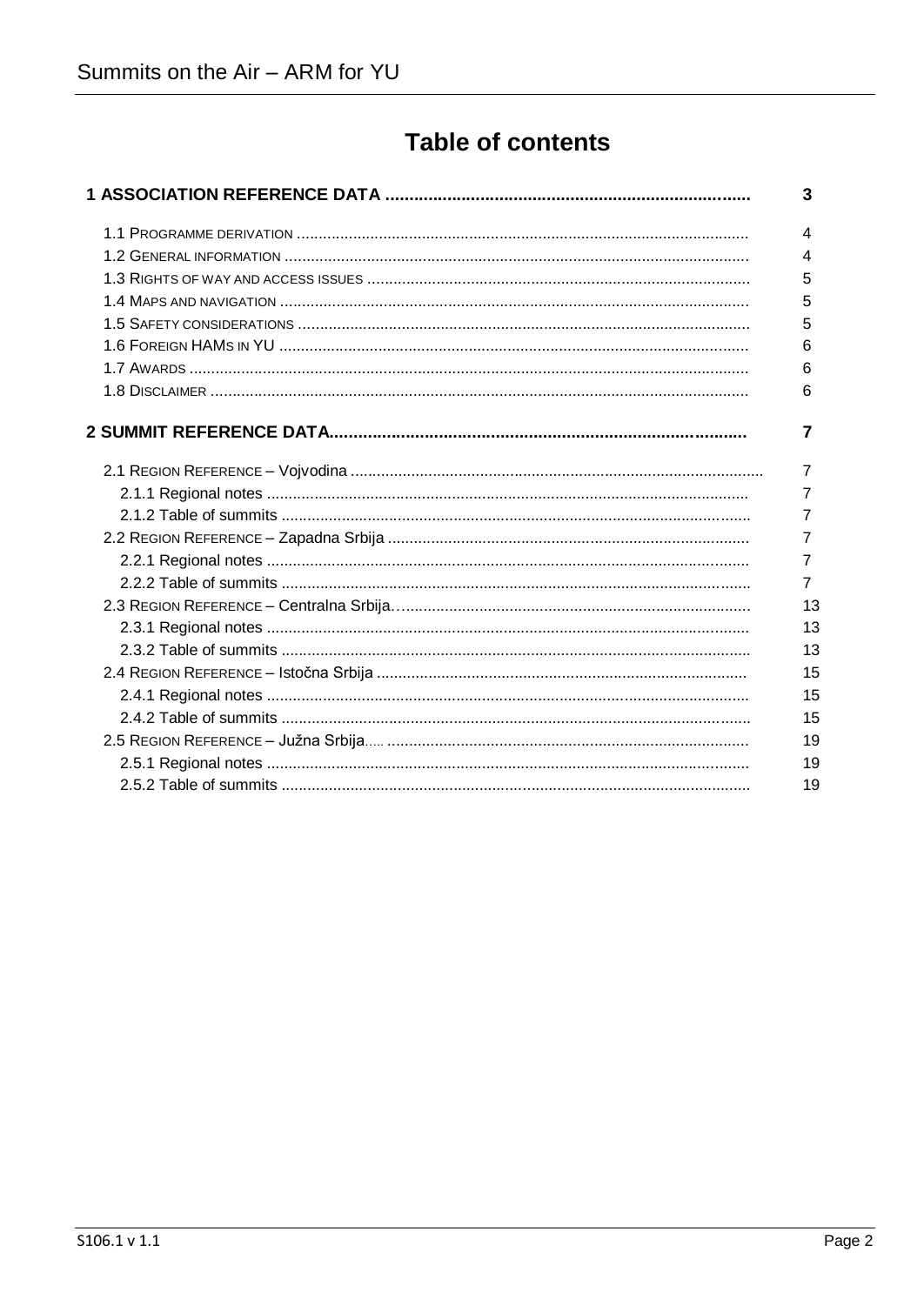### Change Control

| <b>Date</b>     | <b>Version</b> | <b>Details</b>                                                                                                                                                       |
|-----------------|----------------|----------------------------------------------------------------------------------------------------------------------------------------------------------------------|
| 01 Aug $14$ 1.0 |                | First formal issue of this document                                                                                                                                  |
| 01 Feb 16 1.1   |                | One summit removed (not p150m compliant) and the remaining six are border summits<br>being transferred out with 'Valid to' dates added as 31st January 2016 for all. |
|                 |                | YU/IS-002, YU/IS-005, YU/IS-011, YU/IS-015, YU/IS-034, YU/JS-013, YU/JS-052                                                                                          |

### **1 Association Reference Data**

| <b>Association</b>                  | Serbia (YU)                                                                                                                                              |
|-------------------------------------|----------------------------------------------------------------------------------------------------------------------------------------------------------|
| Commencement date                   | 01 August 2014                                                                                                                                           |
| Regions                             | Vojvodina (VO-xxx)<br>$\bullet$<br>Zapadna Srbija (ZS-xxx)<br>$\bullet$<br>Centralna Srbija (CS-xxx)<br>Istočna Srbija (IS-xxx)<br>Južna Srbija (JS-xxx) |
| Association parameters <sup>1</sup> |                                                                                                                                                          |
| Summit operation criteria           | Operation must be within 25m vertically of the summit                                                                                                    |
| Band 1, score 1 point               | Summit altitude less than 750 metres a.s.l.                                                                                                              |
| Band 2, score 2 points              | Summit altitude between 750 and 899 metres a.s.l.                                                                                                        |
| Band 3, score 4 points              | Summit altitude between 900 and 1099 metres a.s.l.L                                                                                                      |
| Band 4, score 6 points              | Summit altitude between 1100 and 1349 metres a.s.l.                                                                                                      |
| Band 5, score 8 points              | Summit altitude between 1350 and 1599 metres a.s.l.                                                                                                      |
| Band 6, score 10 points             | Summit altitude more than 1600 metres a.s.l.                                                                                                             |
| Seasonal bonus                      | Yes                                                                                                                                                      |
| Bonus rationale                     | Winter period with highest probability of snow and sub-zero<br>temperatures                                                                              |
| Min. height for bonus               | 3 Points for activations >=1100m ASL                                                                                                                     |
| Bonus period dates                  | 1 December to 31 March inclusive                                                                                                                         |
| Association sponsored<br>awards     | None                                                                                                                                                     |
| <b>Association Manager</b>          | Vladimir Ljubojević YU1WC (vljubojevic@gmail.com)                                                                                                        |

(1 ) See General Rules for parameter definitions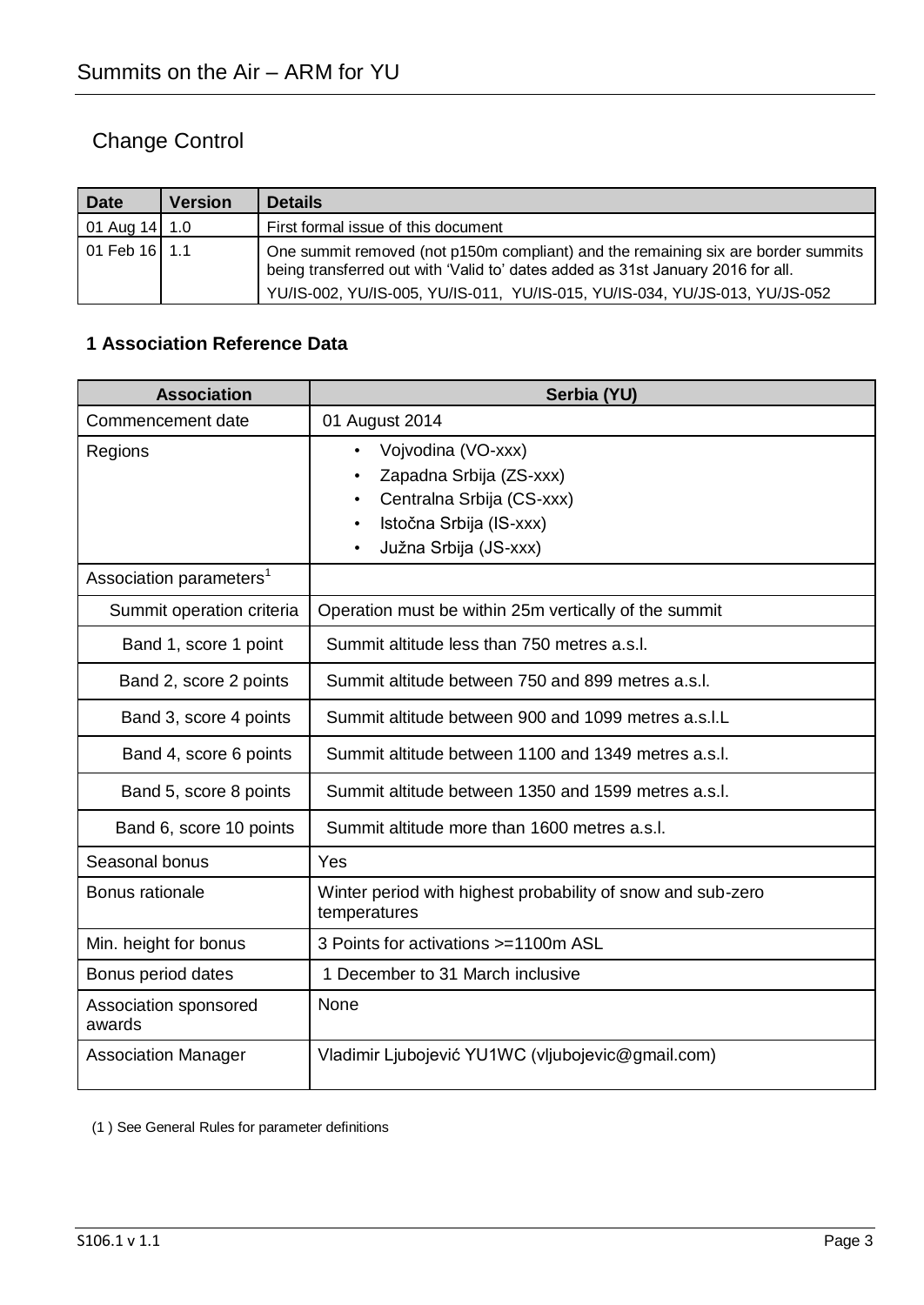### *1.1 Programme derivation*

YU SOTA is an extension of similar programmes already active in other countries.

The summit database is unlikely to be complete. If you find a summit which you'd like to add to SOTA-YU, or you find a mistake in this ARM please contact the Association Manager. Summits cannot be counted for points until a reference number has been allocated by the Association Manager.

#### *1.2 General information*

For administrative purposes and by taking into consideration specific geopolitical parameters, 5 regions have been defined:



- 1. Vojvodina (VO)
- 2. Zapadna Srbija (ZS)
- 3. Centralna Srbija (CS)
- 4. Istočna Srbija (IS)
- 5. Južna Srbija (JS)

The region of Kosovo is administered by the United Nations under resolution 1244 of the UN Security Council. By the decision of SOTA Management Team, this region is currently excluded from the SOTA programme.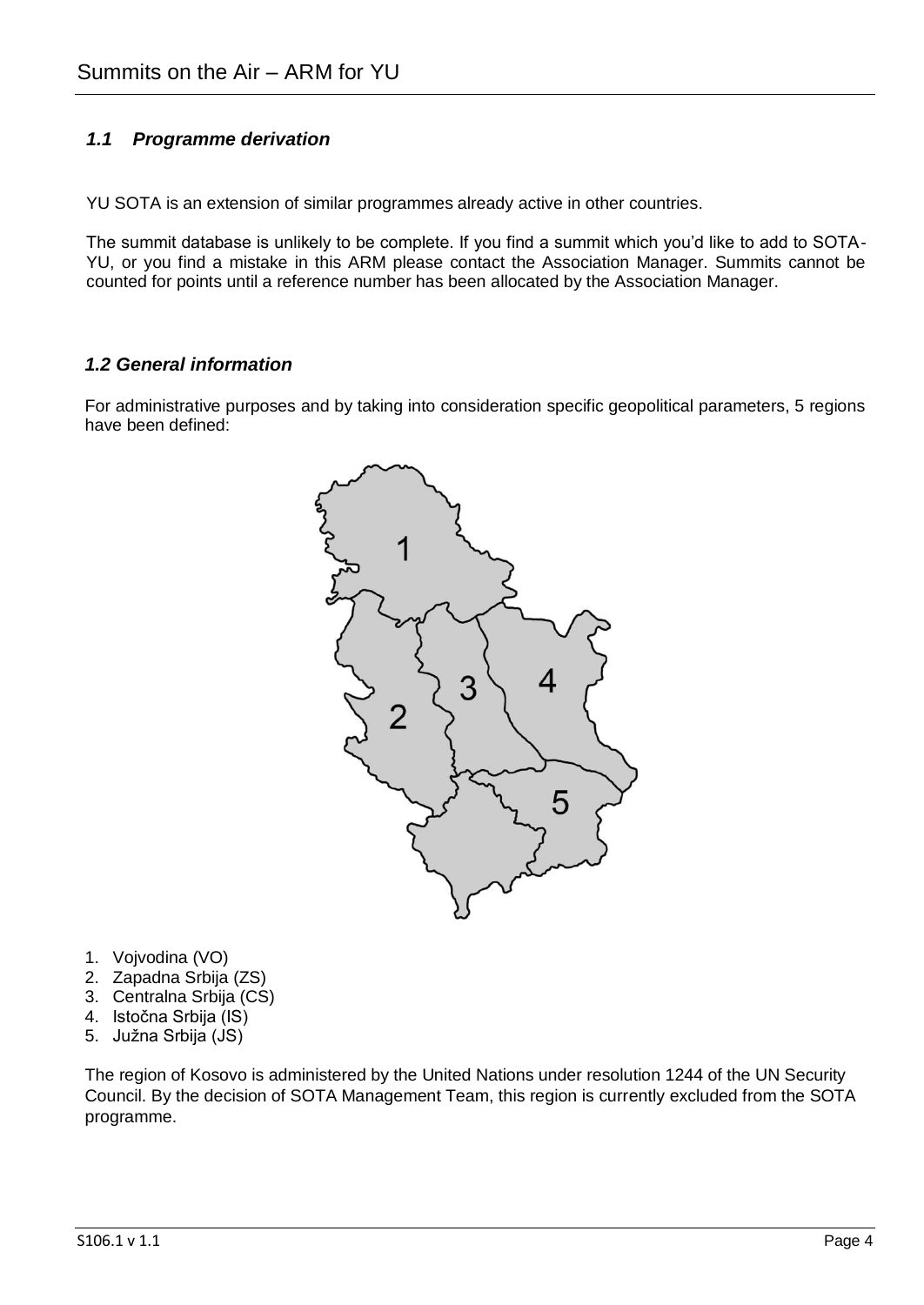To qualify for a summit it has to meet the following requirements:

- The summit must be listed in the common available topographic maps
- The summit must have at least 150 m prominence
- In the case of doubt the Management Team will decide whether the Summit will be added to the list

The summit database does not claim to be completed and can only be changed by the acceptance of the management team. Summits cannot be counted for points until a launch date and reference number has been allocated by the Association Manager and approved by the SOTA Management Team.

#### *1.3 Rights of way and access issues*

Only mayor and well visited mountains in Serbia have marked footpaths. Always follow the footpaths wherever is possible. We (the Association team) do not know anything about summits which are private property. Landowner permits generally are not necessary for paths passing through private land, as long as basic rules of responsible conduct are obeyed (not disturbing the cattle, closing the gates left behind, no littering, etc).

If the police, military or telecommunication structures are on the routes, or on the summits, then the signs with orders, or the warnings from the authorised persons must be obeved. For access to summits located close to the country border, a permit from the local police station should be obtained.

Certain summits are located within National parks or Nature reserves. In those cases, rules of conduct specific to the area must be obeyed.

### *1.4 Maps and navigation*

Unfortunately, maps of Serbia are scarce and hard to obtain. Topographic maps issued by the Military Geographical Institute (http://www.vgi.mod.gov.rs) are not available for individuals or for foreign residents.

Certain areas have good maps issued by National park or Nature reserve institutions or by local mountaineering and hiking groups.

#### *1.5 Safety considerations*

Before hiking always consult a weather forecast. Please remember that weather in the mountains can change rapidly and you should be always prepared for snow, rain, strong wind or intensive sun, especially over 1000 metres a.s.l.

In case of emergency you should call police 192. Before your hike, visit the web of Mountain Rescue Service Serbia (www.gss.rs) and write down their phone numbers for the area you are planning to visit.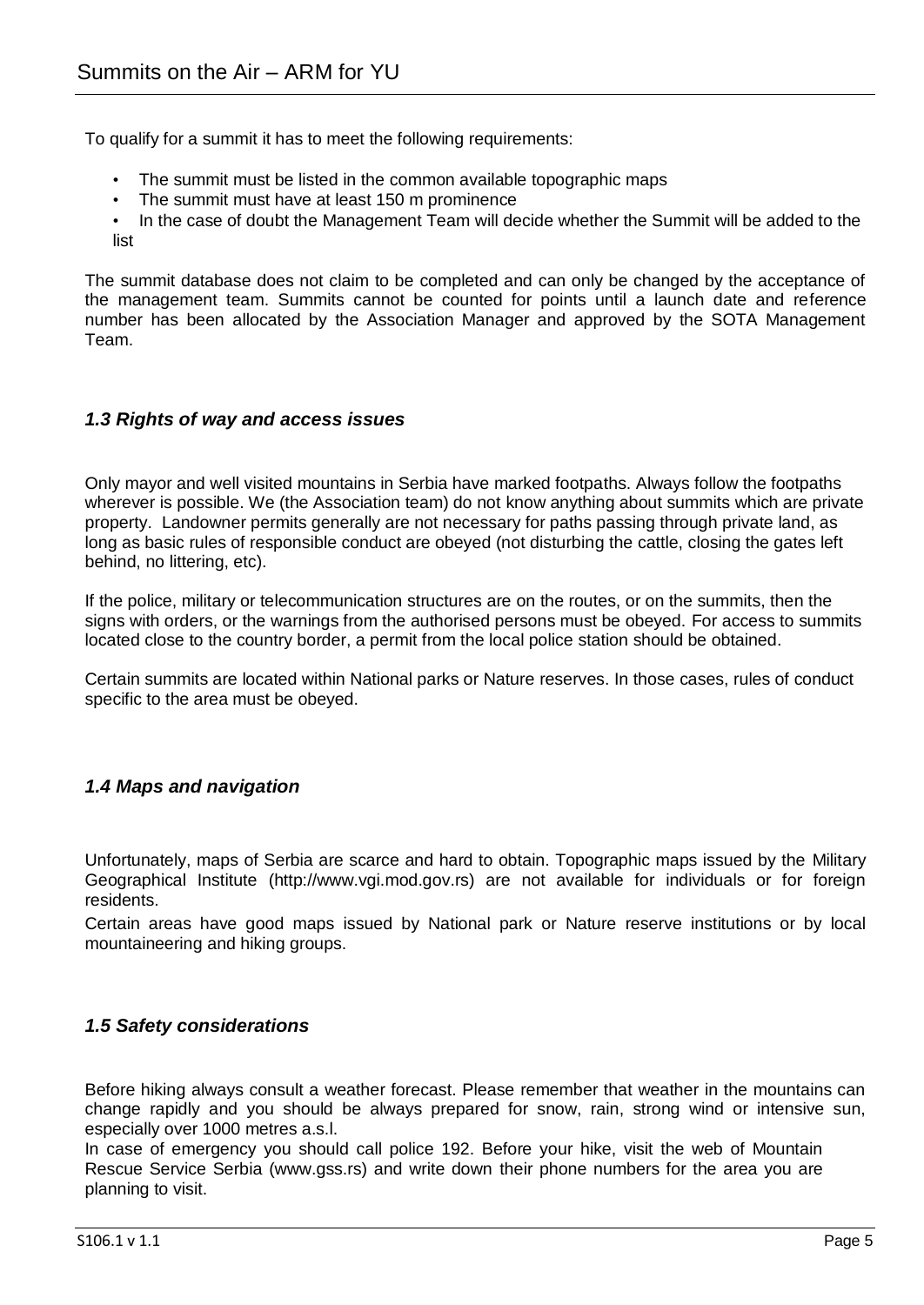### *1.6 Foreign HAMs in YU*

Holders of CEPT Licenses are authorised to transmit according to according to CEPT Recommendation T/R 61-01. You should prefix your callsign with "YU/". If you'd like to transmit from Serbia for longer than 3 months you should contact the Republic Agency for Electronic Communication (www.ratel.rs) to obtain Serbian licence

### *1.7 Awards*

There are no Association-specific awards at the moment.

### *1.8 Disclaimer*

Hiking, hill-walking and rock-climbing are potentially dangerous activities. The SOTA Management Team and their associates assume no responsibility for accidents.

Participants must be competent to undertake their proposed Expedition and must carry suitable equipment, taking account of the terrain, weather conditions, etc. Activators take part in the Programme entirely at their own risk and the Programme in its entirety shall accept no responsibility for injury, loss of life or any other loss. Activators are reminded that hill climbing is an inherently hazardous activity. Accidents can and do happen in the mountains and the risk is neither increased nor mitigated by the SOTA programme.

Each participant does so at his or her own risk, and must decide, on the basis of their own ability, whether an objective is achievable. The listing of a summit in the reference does not mean that it is easy to reach, and it is always worth seeking local advice for all but the simplest of the expeditions.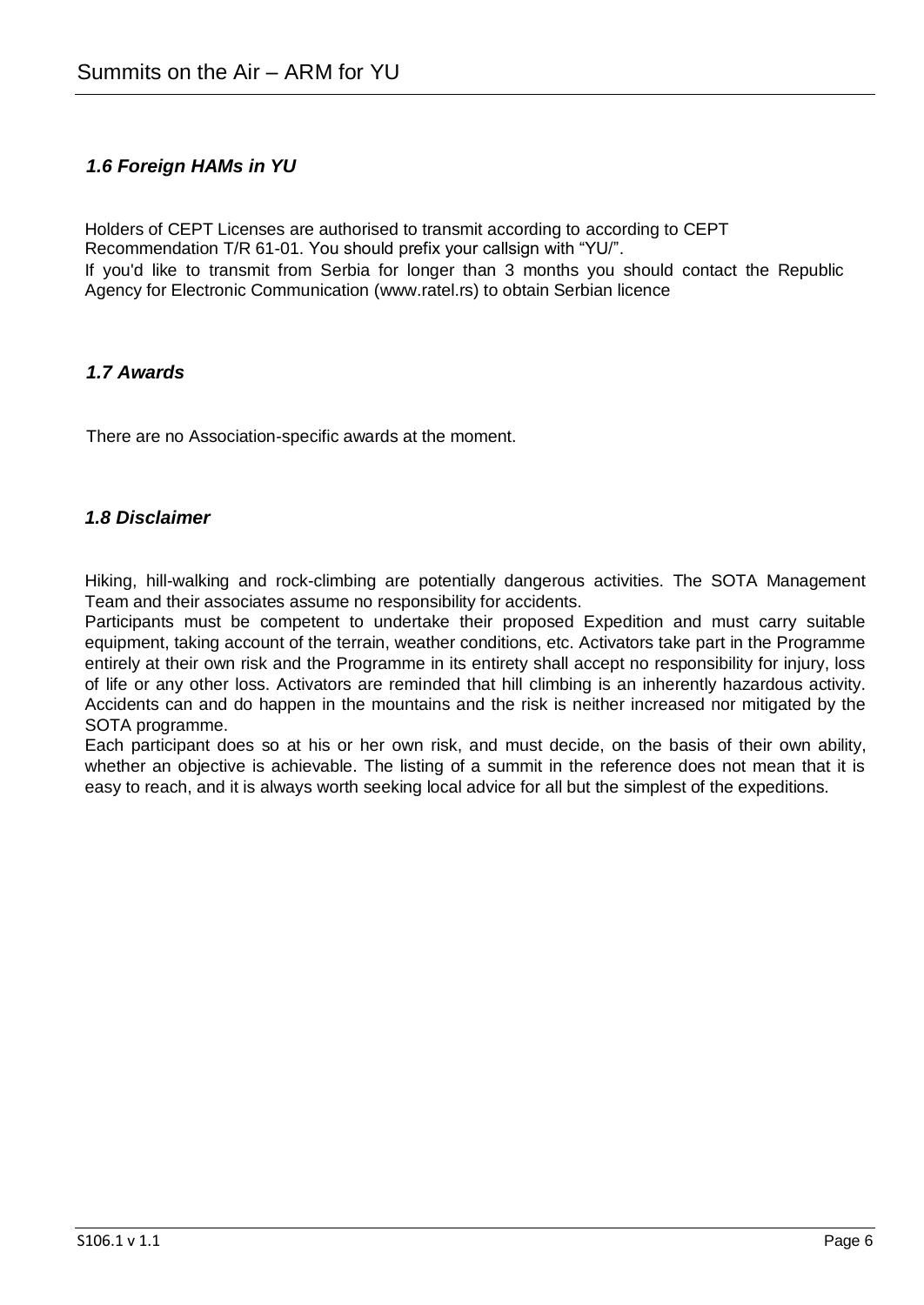### **2. Summit Reference Data**

### *2.1 Region Reference – Vojvodina*

| <b>Association</b> | Serbia (YU)                         |
|--------------------|-------------------------------------|
| Region             | Vojvodina (YU/VO-xxx)               |
| Region manager     | <b>Refer to Association Manager</b> |

#### **2.1.1 Regional notes**

Vojvodina is located in the Pannonian plain, north from rivers Sava and Danube. Summits are below 650m height.

#### **2.1.2 Table of summits**

| Ref.      | Summit name    | Alt $(m)$ | Alt (ft) | Latitude | Longitude | Prominence (m) | Valid from | Valid to | Score |
|-----------|----------------|-----------|----------|----------|-----------|----------------|------------|----------|-------|
| YU/VO-001 | Gudurički vrh  | 641       | 2103     | 45.13711 | 21.41252  | 303            | 01/08/2014 |          |       |
| YU/VO-002 | Vršački vrh    | 590       | 1935     | 45.13975 | 21.37137  | 252            | 01/08/2014 |          |       |
| YU/VO-003 | Crveni čot     | 542       | 1778     | 45.15684 | 19.70928  | 442            | 01/08/2014 |          |       |
| YU/VO-004 | Veršišor       | 471       | 1545     | 45.12603 | 21.49746  | 171            | 01/08/2014 |          |       |
| YU/VO-005 | Zagajačka brda | 250       | 820      | 44.9395  | 21.18824  | 172            | 01/08/2014 |          |       |

### *2.2 Region Reference – Zapadna Srbija*

| <b>Association</b> | Serbia (YU)                  |
|--------------------|------------------------------|
| Region             | Zapadna Srbija (YU/ZS-xxx)   |
| Region manager     | Refer to Association Manager |

#### **2.2.1 Regional notes**

Zapadna Srbija (Western Serbia) region stretches from the border with Montenegro (south), to the river Sava (north), along the border with Bosnia and Hercegovina on the west and roughly by river Ibar on the east. The mountains belong to Inner Dinarides, and the average height of the summits is 1200 meters.

#### **2.2.2 Table of summits**

| Ref.      | Summit name  | Alt (m) | Alt (ft) | Latitude | Longitude | Prominence | Valid from | Valid to | Score |
|-----------|--------------|---------|----------|----------|-----------|------------|------------|----------|-------|
| YU/ZS-001 | Pogled       | 2154    | 7066     | 42,83237 | 20,36376  | 364        | 01/08/2014 |          | 10    |
| YU/ZS-002 | Bezimeni vrh | 1841    | 6040     | 42.88527 | 20,53892  | 246        | 01/08/2014 |          | 10    |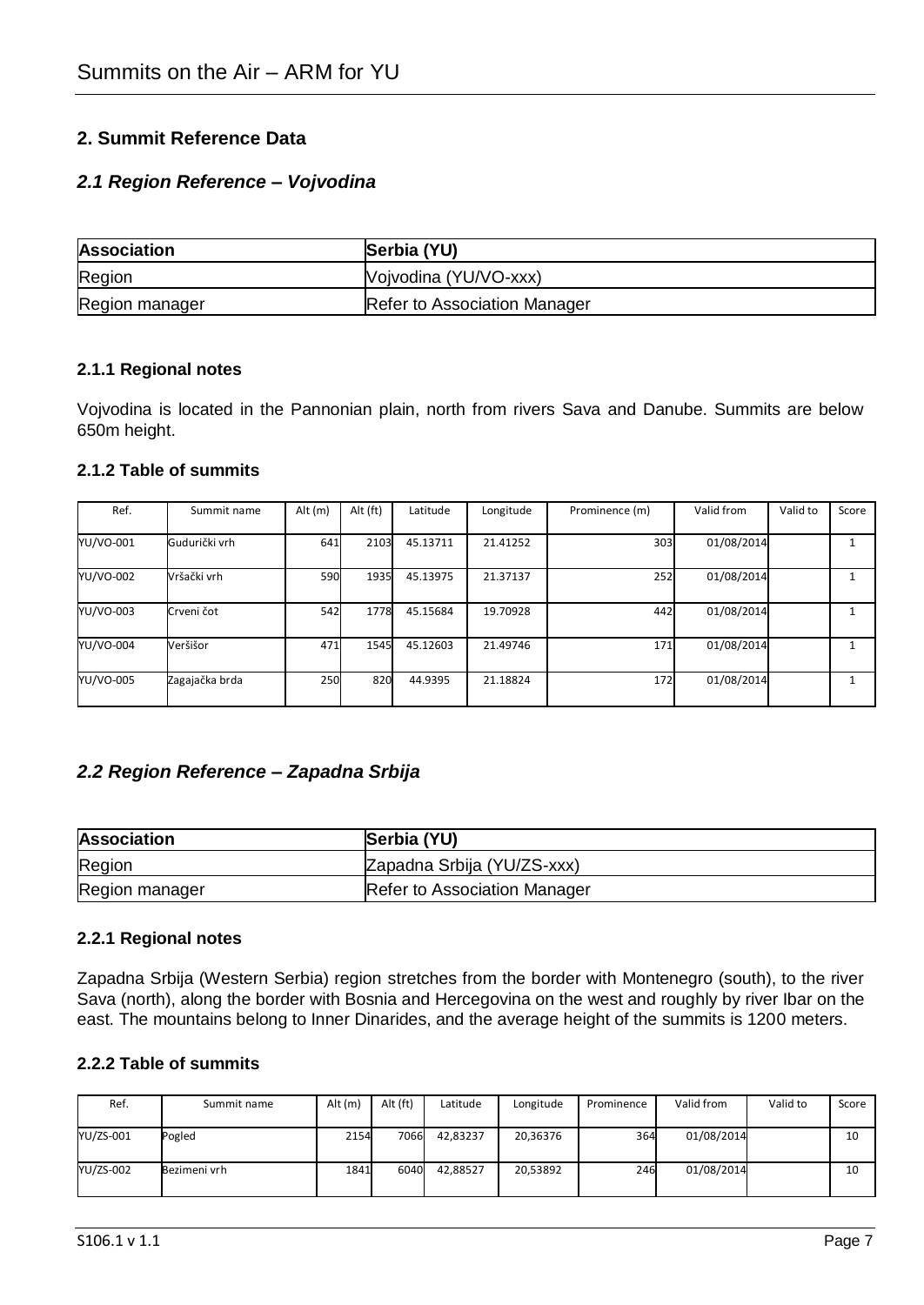| YU/ZS-003<br>1834<br>6017<br>43,33939<br>20,27651<br>254<br>01/08/2014<br>10<br>Jankov kamen<br><b>YU/ZS-004</b><br>Vrhovi<br>1801<br>5908<br>43,29637<br>20,34355<br>211<br>01/08/2014<br>10<br>YU/ZS-005<br>Crni vrh<br>1795<br>43,31211<br>20,39119<br>01/08/2014<br>5889<br>205<br>10<br>YU/ZS-006<br>Krstača<br>42,96376<br>20,12165<br>01/08/2014<br>1758<br>5767<br>323<br>10<br>43,34369<br>01/08/2014<br>Pašina česma<br>1752<br>20,2312<br>172<br>5748<br>10<br>YU/ZS-008<br>43,27698<br>01/08/2014<br>Katunić<br>1733<br>5685<br>19,83346<br>243<br>10<br><b>YU/ZS-009</b><br>Orlovača<br>1693<br>5554<br>43,24491<br>19,84616<br>203<br>01/08/2014<br>10<br>YU/ZS-010<br>Krivača<br>1643<br>5390<br>43,4748<br>20,47411<br>348<br>01/08/2014<br>10<br>YU/ZS-011<br>Velika Krševa<br>1625<br>5331<br>43,41004<br>19,79024<br>425<br>01/08/2014<br>10<br>YU/ZS-012<br>43,17939<br>19,90751<br>01/08/2014<br>Jelenak<br>1617<br>5305<br>282<br>10<br>Žilindar<br>YU/ZS-013<br>43,04261<br>20,01217<br>01/08/2014<br>1616<br>5301<br>181<br>10<br>YU/ZS-014<br>Smrdljuč<br>01/08/2014<br>1581<br>5187<br>43,5826<br>20,42566<br>411<br>8<br>Zborište<br>YU/ZS-015<br>1544<br>5065<br>43,84875<br>19,45973<br>454<br>01/08/2014<br>8<br>YU/ZS-016<br>43,42381<br>20,27032<br>01/08/2014<br>8<br>Rivotine<br>1540<br>5052<br>240<br>Mučanj<br>43,54546<br>01/08/2014<br>YU/ZS-017<br>5032<br>20,0346<br>359<br>8<br>1534<br>YU/ZS-018<br>Vrhovi<br>1532<br>43,45785<br>20,39545<br>237<br>01/08/2014<br>8<br>5026<br>YU/ZS-019<br>Vasilin vrh<br>43,4414<br>284<br>01/08/2014<br>1519<br>4983<br>20,05479<br>8<br>YU/ZS-020<br>43,40751<br>20,41232<br>01/08/2014<br>Crkvina<br>1516<br>4973<br>261<br>8<br>01/08/2014<br>Gradina<br>1502<br>4927<br>43,0118<br>20,21711<br>212<br>8<br>YU/ZS-022<br>Roguša<br>1499<br>4917<br>43,14738<br>19,96231<br>164<br>01/08/2014<br>8<br>YU/ZS-023<br><b>Bandera</b><br>43,65382<br>19,63999<br>01/08/2014<br>1497<br>4911<br>307<br>8<br>01/08/2014<br>1496<br>43,31128<br>19,53619<br>8<br>Ravna gora<br>4908<br>236<br>01/08/2014<br>Čemernica<br>1494<br>4901<br>43,52107<br>19,98405<br>294<br>8<br>YU/ZS-026<br>Ober<br>43,54337<br>19,29986<br>371<br>01/08/2014<br>8<br>1486<br>4875<br>Suvi rt<br>YU/ZS-027<br>1486<br>4875<br>43,33004<br>20,12236<br>161<br>01/08/2014<br>8<br>YU/ZS-028<br>43,25182<br>01/08/2014<br>Jezerina<br>1481<br>4858<br>19,56828<br>219<br>8<br>YU/ZS-029<br>Brijač<br>43,58983<br>19,79234<br>01/08/2014<br>1480<br>4855<br>290<br>8<br>YU/ZS-030<br>20,57473<br>01/08/2014<br>Crni vrh<br>1479<br>4852<br>43,0142<br>224<br>8<br>Suhi krš<br>01/08/2014<br>1462<br>4796<br>43,16907<br>20,22203<br>207<br>8<br>01/08/2014<br>YU/ZS-032<br>Smiljevac<br>1445<br>4740<br>43,97156<br>19,30902<br>305<br>8<br>YU/ZS-033<br>Bandjer<br>1445<br>4740<br>43,4268<br>19,33992<br>01/08/2014<br>205<br>8 | Ref.      | Summit name | Alt (m) | Alt (ft) | Latitude | Longitude | Prominence | Valid from | Valid to | Score |
|---------------------------------------------------------------------------------------------------------------------------------------------------------------------------------------------------------------------------------------------------------------------------------------------------------------------------------------------------------------------------------------------------------------------------------------------------------------------------------------------------------------------------------------------------------------------------------------------------------------------------------------------------------------------------------------------------------------------------------------------------------------------------------------------------------------------------------------------------------------------------------------------------------------------------------------------------------------------------------------------------------------------------------------------------------------------------------------------------------------------------------------------------------------------------------------------------------------------------------------------------------------------------------------------------------------------------------------------------------------------------------------------------------------------------------------------------------------------------------------------------------------------------------------------------------------------------------------------------------------------------------------------------------------------------------------------------------------------------------------------------------------------------------------------------------------------------------------------------------------------------------------------------------------------------------------------------------------------------------------------------------------------------------------------------------------------------------------------------------------------------------------------------------------------------------------------------------------------------------------------------------------------------------------------------------------------------------------------------------------------------------------------------------------------------------------------------------------------------------------------------------------------------------------------------------------------------------------------------------------------------------------------------------------------------------------------------------------------------------------------------------------------------------------------------------------------------------------------------------------------------------------|-----------|-------------|---------|----------|----------|-----------|------------|------------|----------|-------|
|                                                                                                                                                                                                                                                                                                                                                                                                                                                                                                                                                                                                                                                                                                                                                                                                                                                                                                                                                                                                                                                                                                                                                                                                                                                                                                                                                                                                                                                                                                                                                                                                                                                                                                                                                                                                                                                                                                                                                                                                                                                                                                                                                                                                                                                                                                                                                                                                                                                                                                                                                                                                                                                                                                                                                                                                                                                                                       |           |             |         |          |          |           |            |            |          |       |
|                                                                                                                                                                                                                                                                                                                                                                                                                                                                                                                                                                                                                                                                                                                                                                                                                                                                                                                                                                                                                                                                                                                                                                                                                                                                                                                                                                                                                                                                                                                                                                                                                                                                                                                                                                                                                                                                                                                                                                                                                                                                                                                                                                                                                                                                                                                                                                                                                                                                                                                                                                                                                                                                                                                                                                                                                                                                                       |           |             |         |          |          |           |            |            |          |       |
|                                                                                                                                                                                                                                                                                                                                                                                                                                                                                                                                                                                                                                                                                                                                                                                                                                                                                                                                                                                                                                                                                                                                                                                                                                                                                                                                                                                                                                                                                                                                                                                                                                                                                                                                                                                                                                                                                                                                                                                                                                                                                                                                                                                                                                                                                                                                                                                                                                                                                                                                                                                                                                                                                                                                                                                                                                                                                       |           |             |         |          |          |           |            |            |          |       |
|                                                                                                                                                                                                                                                                                                                                                                                                                                                                                                                                                                                                                                                                                                                                                                                                                                                                                                                                                                                                                                                                                                                                                                                                                                                                                                                                                                                                                                                                                                                                                                                                                                                                                                                                                                                                                                                                                                                                                                                                                                                                                                                                                                                                                                                                                                                                                                                                                                                                                                                                                                                                                                                                                                                                                                                                                                                                                       |           |             |         |          |          |           |            |            |          |       |
|                                                                                                                                                                                                                                                                                                                                                                                                                                                                                                                                                                                                                                                                                                                                                                                                                                                                                                                                                                                                                                                                                                                                                                                                                                                                                                                                                                                                                                                                                                                                                                                                                                                                                                                                                                                                                                                                                                                                                                                                                                                                                                                                                                                                                                                                                                                                                                                                                                                                                                                                                                                                                                                                                                                                                                                                                                                                                       | YU/ZS-007 |             |         |          |          |           |            |            |          |       |
|                                                                                                                                                                                                                                                                                                                                                                                                                                                                                                                                                                                                                                                                                                                                                                                                                                                                                                                                                                                                                                                                                                                                                                                                                                                                                                                                                                                                                                                                                                                                                                                                                                                                                                                                                                                                                                                                                                                                                                                                                                                                                                                                                                                                                                                                                                                                                                                                                                                                                                                                                                                                                                                                                                                                                                                                                                                                                       |           |             |         |          |          |           |            |            |          |       |
|                                                                                                                                                                                                                                                                                                                                                                                                                                                                                                                                                                                                                                                                                                                                                                                                                                                                                                                                                                                                                                                                                                                                                                                                                                                                                                                                                                                                                                                                                                                                                                                                                                                                                                                                                                                                                                                                                                                                                                                                                                                                                                                                                                                                                                                                                                                                                                                                                                                                                                                                                                                                                                                                                                                                                                                                                                                                                       |           |             |         |          |          |           |            |            |          |       |
|                                                                                                                                                                                                                                                                                                                                                                                                                                                                                                                                                                                                                                                                                                                                                                                                                                                                                                                                                                                                                                                                                                                                                                                                                                                                                                                                                                                                                                                                                                                                                                                                                                                                                                                                                                                                                                                                                                                                                                                                                                                                                                                                                                                                                                                                                                                                                                                                                                                                                                                                                                                                                                                                                                                                                                                                                                                                                       |           |             |         |          |          |           |            |            |          |       |
|                                                                                                                                                                                                                                                                                                                                                                                                                                                                                                                                                                                                                                                                                                                                                                                                                                                                                                                                                                                                                                                                                                                                                                                                                                                                                                                                                                                                                                                                                                                                                                                                                                                                                                                                                                                                                                                                                                                                                                                                                                                                                                                                                                                                                                                                                                                                                                                                                                                                                                                                                                                                                                                                                                                                                                                                                                                                                       |           |             |         |          |          |           |            |            |          |       |
|                                                                                                                                                                                                                                                                                                                                                                                                                                                                                                                                                                                                                                                                                                                                                                                                                                                                                                                                                                                                                                                                                                                                                                                                                                                                                                                                                                                                                                                                                                                                                                                                                                                                                                                                                                                                                                                                                                                                                                                                                                                                                                                                                                                                                                                                                                                                                                                                                                                                                                                                                                                                                                                                                                                                                                                                                                                                                       |           |             |         |          |          |           |            |            |          |       |
|                                                                                                                                                                                                                                                                                                                                                                                                                                                                                                                                                                                                                                                                                                                                                                                                                                                                                                                                                                                                                                                                                                                                                                                                                                                                                                                                                                                                                                                                                                                                                                                                                                                                                                                                                                                                                                                                                                                                                                                                                                                                                                                                                                                                                                                                                                                                                                                                                                                                                                                                                                                                                                                                                                                                                                                                                                                                                       |           |             |         |          |          |           |            |            |          |       |
|                                                                                                                                                                                                                                                                                                                                                                                                                                                                                                                                                                                                                                                                                                                                                                                                                                                                                                                                                                                                                                                                                                                                                                                                                                                                                                                                                                                                                                                                                                                                                                                                                                                                                                                                                                                                                                                                                                                                                                                                                                                                                                                                                                                                                                                                                                                                                                                                                                                                                                                                                                                                                                                                                                                                                                                                                                                                                       |           |             |         |          |          |           |            |            |          |       |
|                                                                                                                                                                                                                                                                                                                                                                                                                                                                                                                                                                                                                                                                                                                                                                                                                                                                                                                                                                                                                                                                                                                                                                                                                                                                                                                                                                                                                                                                                                                                                                                                                                                                                                                                                                                                                                                                                                                                                                                                                                                                                                                                                                                                                                                                                                                                                                                                                                                                                                                                                                                                                                                                                                                                                                                                                                                                                       |           |             |         |          |          |           |            |            |          |       |
|                                                                                                                                                                                                                                                                                                                                                                                                                                                                                                                                                                                                                                                                                                                                                                                                                                                                                                                                                                                                                                                                                                                                                                                                                                                                                                                                                                                                                                                                                                                                                                                                                                                                                                                                                                                                                                                                                                                                                                                                                                                                                                                                                                                                                                                                                                                                                                                                                                                                                                                                                                                                                                                                                                                                                                                                                                                                                       |           |             |         |          |          |           |            |            |          |       |
|                                                                                                                                                                                                                                                                                                                                                                                                                                                                                                                                                                                                                                                                                                                                                                                                                                                                                                                                                                                                                                                                                                                                                                                                                                                                                                                                                                                                                                                                                                                                                                                                                                                                                                                                                                                                                                                                                                                                                                                                                                                                                                                                                                                                                                                                                                                                                                                                                                                                                                                                                                                                                                                                                                                                                                                                                                                                                       |           |             |         |          |          |           |            |            |          |       |
|                                                                                                                                                                                                                                                                                                                                                                                                                                                                                                                                                                                                                                                                                                                                                                                                                                                                                                                                                                                                                                                                                                                                                                                                                                                                                                                                                                                                                                                                                                                                                                                                                                                                                                                                                                                                                                                                                                                                                                                                                                                                                                                                                                                                                                                                                                                                                                                                                                                                                                                                                                                                                                                                                                                                                                                                                                                                                       |           |             |         |          |          |           |            |            |          |       |
|                                                                                                                                                                                                                                                                                                                                                                                                                                                                                                                                                                                                                                                                                                                                                                                                                                                                                                                                                                                                                                                                                                                                                                                                                                                                                                                                                                                                                                                                                                                                                                                                                                                                                                                                                                                                                                                                                                                                                                                                                                                                                                                                                                                                                                                                                                                                                                                                                                                                                                                                                                                                                                                                                                                                                                                                                                                                                       |           |             |         |          |          |           |            |            |          |       |
|                                                                                                                                                                                                                                                                                                                                                                                                                                                                                                                                                                                                                                                                                                                                                                                                                                                                                                                                                                                                                                                                                                                                                                                                                                                                                                                                                                                                                                                                                                                                                                                                                                                                                                                                                                                                                                                                                                                                                                                                                                                                                                                                                                                                                                                                                                                                                                                                                                                                                                                                                                                                                                                                                                                                                                                                                                                                                       |           |             |         |          |          |           |            |            |          |       |
|                                                                                                                                                                                                                                                                                                                                                                                                                                                                                                                                                                                                                                                                                                                                                                                                                                                                                                                                                                                                                                                                                                                                                                                                                                                                                                                                                                                                                                                                                                                                                                                                                                                                                                                                                                                                                                                                                                                                                                                                                                                                                                                                                                                                                                                                                                                                                                                                                                                                                                                                                                                                                                                                                                                                                                                                                                                                                       | YU/ZS-021 |             |         |          |          |           |            |            |          |       |
|                                                                                                                                                                                                                                                                                                                                                                                                                                                                                                                                                                                                                                                                                                                                                                                                                                                                                                                                                                                                                                                                                                                                                                                                                                                                                                                                                                                                                                                                                                                                                                                                                                                                                                                                                                                                                                                                                                                                                                                                                                                                                                                                                                                                                                                                                                                                                                                                                                                                                                                                                                                                                                                                                                                                                                                                                                                                                       |           |             |         |          |          |           |            |            |          |       |
|                                                                                                                                                                                                                                                                                                                                                                                                                                                                                                                                                                                                                                                                                                                                                                                                                                                                                                                                                                                                                                                                                                                                                                                                                                                                                                                                                                                                                                                                                                                                                                                                                                                                                                                                                                                                                                                                                                                                                                                                                                                                                                                                                                                                                                                                                                                                                                                                                                                                                                                                                                                                                                                                                                                                                                                                                                                                                       |           |             |         |          |          |           |            |            |          |       |
|                                                                                                                                                                                                                                                                                                                                                                                                                                                                                                                                                                                                                                                                                                                                                                                                                                                                                                                                                                                                                                                                                                                                                                                                                                                                                                                                                                                                                                                                                                                                                                                                                                                                                                                                                                                                                                                                                                                                                                                                                                                                                                                                                                                                                                                                                                                                                                                                                                                                                                                                                                                                                                                                                                                                                                                                                                                                                       | YU/ZS-024 |             |         |          |          |           |            |            |          |       |
|                                                                                                                                                                                                                                                                                                                                                                                                                                                                                                                                                                                                                                                                                                                                                                                                                                                                                                                                                                                                                                                                                                                                                                                                                                                                                                                                                                                                                                                                                                                                                                                                                                                                                                                                                                                                                                                                                                                                                                                                                                                                                                                                                                                                                                                                                                                                                                                                                                                                                                                                                                                                                                                                                                                                                                                                                                                                                       | YU/ZS-025 |             |         |          |          |           |            |            |          |       |
|                                                                                                                                                                                                                                                                                                                                                                                                                                                                                                                                                                                                                                                                                                                                                                                                                                                                                                                                                                                                                                                                                                                                                                                                                                                                                                                                                                                                                                                                                                                                                                                                                                                                                                                                                                                                                                                                                                                                                                                                                                                                                                                                                                                                                                                                                                                                                                                                                                                                                                                                                                                                                                                                                                                                                                                                                                                                                       |           |             |         |          |          |           |            |            |          |       |
|                                                                                                                                                                                                                                                                                                                                                                                                                                                                                                                                                                                                                                                                                                                                                                                                                                                                                                                                                                                                                                                                                                                                                                                                                                                                                                                                                                                                                                                                                                                                                                                                                                                                                                                                                                                                                                                                                                                                                                                                                                                                                                                                                                                                                                                                                                                                                                                                                                                                                                                                                                                                                                                                                                                                                                                                                                                                                       |           |             |         |          |          |           |            |            |          |       |
|                                                                                                                                                                                                                                                                                                                                                                                                                                                                                                                                                                                                                                                                                                                                                                                                                                                                                                                                                                                                                                                                                                                                                                                                                                                                                                                                                                                                                                                                                                                                                                                                                                                                                                                                                                                                                                                                                                                                                                                                                                                                                                                                                                                                                                                                                                                                                                                                                                                                                                                                                                                                                                                                                                                                                                                                                                                                                       |           |             |         |          |          |           |            |            |          |       |
|                                                                                                                                                                                                                                                                                                                                                                                                                                                                                                                                                                                                                                                                                                                                                                                                                                                                                                                                                                                                                                                                                                                                                                                                                                                                                                                                                                                                                                                                                                                                                                                                                                                                                                                                                                                                                                                                                                                                                                                                                                                                                                                                                                                                                                                                                                                                                                                                                                                                                                                                                                                                                                                                                                                                                                                                                                                                                       |           |             |         |          |          |           |            |            |          |       |
|                                                                                                                                                                                                                                                                                                                                                                                                                                                                                                                                                                                                                                                                                                                                                                                                                                                                                                                                                                                                                                                                                                                                                                                                                                                                                                                                                                                                                                                                                                                                                                                                                                                                                                                                                                                                                                                                                                                                                                                                                                                                                                                                                                                                                                                                                                                                                                                                                                                                                                                                                                                                                                                                                                                                                                                                                                                                                       |           |             |         |          |          |           |            |            |          |       |
|                                                                                                                                                                                                                                                                                                                                                                                                                                                                                                                                                                                                                                                                                                                                                                                                                                                                                                                                                                                                                                                                                                                                                                                                                                                                                                                                                                                                                                                                                                                                                                                                                                                                                                                                                                                                                                                                                                                                                                                                                                                                                                                                                                                                                                                                                                                                                                                                                                                                                                                                                                                                                                                                                                                                                                                                                                                                                       | YU/ZS-031 |             |         |          |          |           |            |            |          |       |
|                                                                                                                                                                                                                                                                                                                                                                                                                                                                                                                                                                                                                                                                                                                                                                                                                                                                                                                                                                                                                                                                                                                                                                                                                                                                                                                                                                                                                                                                                                                                                                                                                                                                                                                                                                                                                                                                                                                                                                                                                                                                                                                                                                                                                                                                                                                                                                                                                                                                                                                                                                                                                                                                                                                                                                                                                                                                                       |           |             |         |          |          |           |            |            |          |       |
|                                                                                                                                                                                                                                                                                                                                                                                                                                                                                                                                                                                                                                                                                                                                                                                                                                                                                                                                                                                                                                                                                                                                                                                                                                                                                                                                                                                                                                                                                                                                                                                                                                                                                                                                                                                                                                                                                                                                                                                                                                                                                                                                                                                                                                                                                                                                                                                                                                                                                                                                                                                                                                                                                                                                                                                                                                                                                       |           |             |         |          |          |           |            |            |          |       |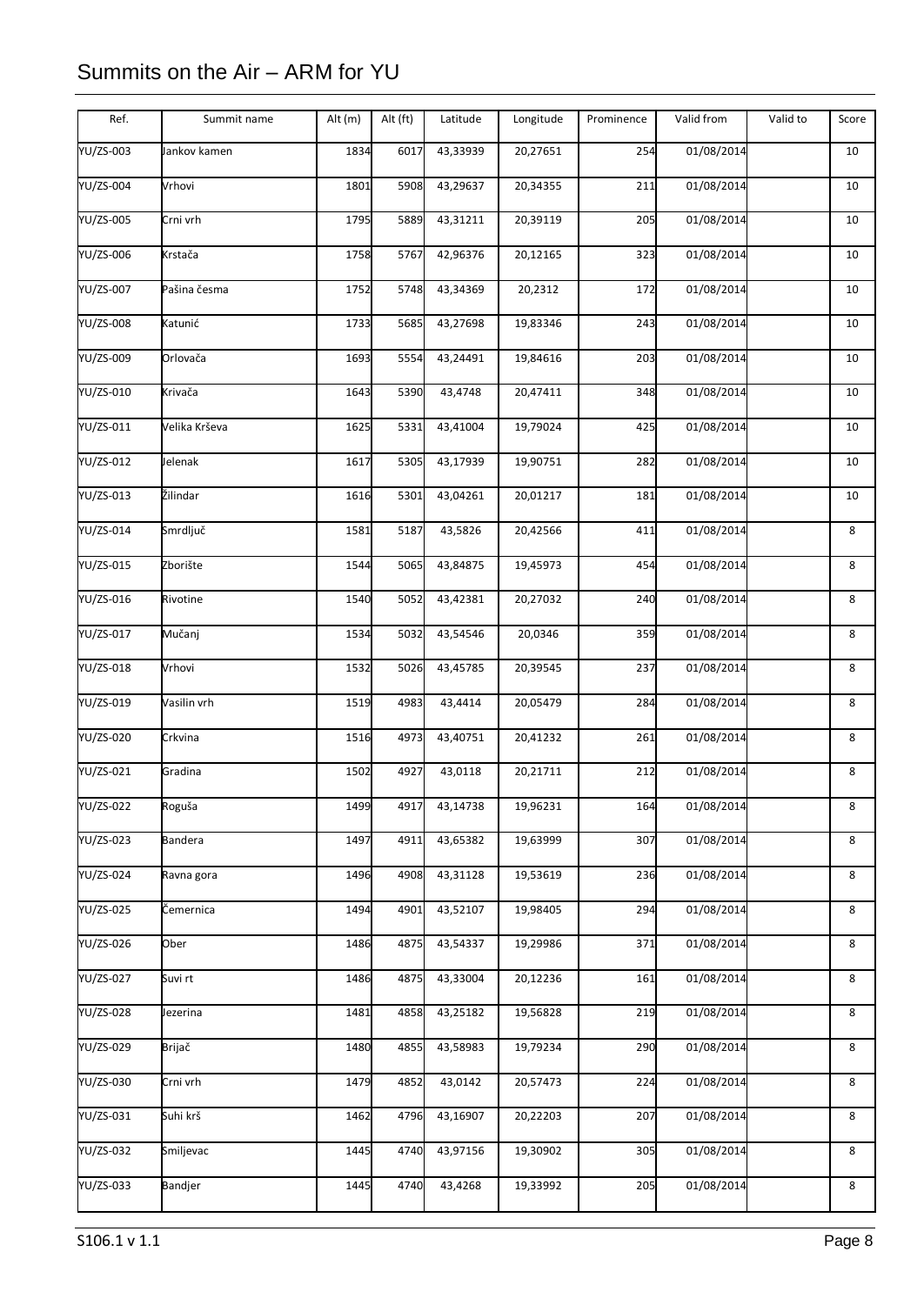| YU/ZS-034<br>Vis<br>1430<br>4691<br>43,46146<br>19,25358<br>210<br>01/08/2014<br>8<br>YU/ZS-035<br>Markov vrh<br>1428<br>4685<br>43,06472<br>20,2448<br>163<br>01/08/2014<br>8<br>YU/ZS-036<br><b>Borak</b><br>43,47902<br>19,54641<br>01/08/2014<br>1423<br>4668<br>238<br>8<br>YU/ZS-037<br>43,64805<br>19,77361<br>01/08/2014<br>8<br>Čigota<br>1422<br>4665<br>232<br>Žabren<br>01/08/2014<br>43,2027<br>20,24132<br>161<br>8<br>1416<br>4645<br>YU/ZS-039<br>Klik<br>43,43376<br>01/08/2014<br>1409<br>4622<br>19,72642<br>214<br>8<br><b>YU/ZS-040</b><br>Viško brdo<br>43,39316<br>4580<br>20,34384<br>161<br>01/08/2014<br>8<br>1396<br>Golet<br>YU/ZS-041<br>43,57043<br>19,4849<br>510<br>01/08/2014<br>8<br>1390<br>4560<br>YU/ZS-042<br>4557<br>43,41344<br>20,17457<br>214<br>01/08/2014<br>8<br>Karađorđev šanac<br>1389<br>YU/ZS-043<br>Rudine<br>43,01906<br>20,63548<br>01/08/2014<br>8<br>1388<br>4553<br>163<br>YU/ZS-044<br>Kukutnica<br>20,03406<br>01/08/2014<br>1383<br>4537<br>43,5993<br>353<br>8<br>YU/ZS-045<br>Češalj<br>01/08/2014<br>43,56622<br>20,03599<br>206<br>8<br>1381<br>4530<br>Veliki Klik<br>43,44844<br>YU/ZS-046<br>1376<br>4514<br>19,69304<br>256<br>01/08/2014<br>8<br>Velika Ćava<br>YU/ZS-047<br>43,59351<br>19,97141<br>01/08/2014<br>8<br>1371<br>4498<br>211<br>43,53443<br>01/08/2014<br>YU/ZS-048<br>Stojkovačka planina<br>20,37258<br>180<br>8<br>1360<br>4461<br>Vlaški vrh<br>YU/ZS-049<br>1358<br>43,14636<br>20,24063<br>01/08/2014<br>8<br>4455<br>158<br>YU/ZS-050<br>42,97439<br>267<br>01/08/2014<br>Crni vrh<br>1357<br>4452<br>20,39883<br>8<br>YU/ZS-051<br>Liska<br>01/08/2014<br>1356<br>43,66869<br>19,61128<br>166<br>8<br>4448<br>4422<br>43,07002<br>20,65773<br>01/08/2014<br>Zapis<br>1348<br>168<br>6<br>Mali Povlen<br>1347<br>4419<br>44,13059<br>19,74028<br>297<br>01/08/2014<br>6<br>YU/ZS-054<br>Perića šanac<br>4406<br>43,47635<br>19,80074<br>173<br>01/08/2014<br>1343<br>6<br>43,49185<br>01/08/2014<br>Vrhovi<br>1342<br>4402<br>19,71179<br>212<br>6<br>01/08/2014<br>YU/ZS-056<br>Veliki vis<br>1334<br>4376<br>43,54621<br>19,34819<br>219<br>6<br>YU/ZS-057<br>Veliki kraj<br>4370<br>43,99386<br>19,25399<br>01/08/2014<br>1332<br>342<br>6<br>Veliki vrh<br>43,18699<br>YU/ZS-058<br>1329<br>4360<br>20,17903<br>159<br>01/08/2014<br>6<br>YU/ZS-059<br>Detelina<br>43,91946<br>01/08/2014<br>1326<br>4350<br>19,38979<br>236<br>6<br>YU/ZS-060<br>Galinik<br>43,95274<br>01/08/2014<br>1305<br>4281<br>19,29196<br>165<br>6<br>YU/ZS-061<br>43,21809<br>01/08/2014<br>Crni vrh<br>4268<br>20,10726<br>161<br>6<br>1301<br>YU/ZS-062<br>01/08/2014<br>Treštena stena<br>43,59941<br>19,91279<br>227<br>6<br>1287<br>4222<br>Veliki Oštrik<br>01/08/2014<br>YU/ZS-063<br>1283<br>4209<br>43,5032<br>19,6561<br>243<br>6<br>YU/ZS-064<br>Banjsko brdo<br>4206<br>43,53898<br>19,59779<br>292<br>01/08/2014<br>1282<br>6 | Ref.             | Summit name | Alt (m) | Alt (ft) | Latitude | Longitude | Prominence | Valid from | Valid to | Score |
|--------------------------------------------------------------------------------------------------------------------------------------------------------------------------------------------------------------------------------------------------------------------------------------------------------------------------------------------------------------------------------------------------------------------------------------------------------------------------------------------------------------------------------------------------------------------------------------------------------------------------------------------------------------------------------------------------------------------------------------------------------------------------------------------------------------------------------------------------------------------------------------------------------------------------------------------------------------------------------------------------------------------------------------------------------------------------------------------------------------------------------------------------------------------------------------------------------------------------------------------------------------------------------------------------------------------------------------------------------------------------------------------------------------------------------------------------------------------------------------------------------------------------------------------------------------------------------------------------------------------------------------------------------------------------------------------------------------------------------------------------------------------------------------------------------------------------------------------------------------------------------------------------------------------------------------------------------------------------------------------------------------------------------------------------------------------------------------------------------------------------------------------------------------------------------------------------------------------------------------------------------------------------------------------------------------------------------------------------------------------------------------------------------------------------------------------------------------------------------------------------------------------------------------------------------------------------------------------------------------------------------------------------------------------------------------------------------------------------------------------------------------------------------------------------------------------------------------------------------------------------------------------------------------------|------------------|-------------|---------|----------|----------|-----------|------------|------------|----------|-------|
|                                                                                                                                                                                                                                                                                                                                                                                                                                                                                                                                                                                                                                                                                                                                                                                                                                                                                                                                                                                                                                                                                                                                                                                                                                                                                                                                                                                                                                                                                                                                                                                                                                                                                                                                                                                                                                                                                                                                                                                                                                                                                                                                                                                                                                                                                                                                                                                                                                                                                                                                                                                                                                                                                                                                                                                                                                                                                                                    |                  |             |         |          |          |           |            |            |          |       |
|                                                                                                                                                                                                                                                                                                                                                                                                                                                                                                                                                                                                                                                                                                                                                                                                                                                                                                                                                                                                                                                                                                                                                                                                                                                                                                                                                                                                                                                                                                                                                                                                                                                                                                                                                                                                                                                                                                                                                                                                                                                                                                                                                                                                                                                                                                                                                                                                                                                                                                                                                                                                                                                                                                                                                                                                                                                                                                                    |                  |             |         |          |          |           |            |            |          |       |
|                                                                                                                                                                                                                                                                                                                                                                                                                                                                                                                                                                                                                                                                                                                                                                                                                                                                                                                                                                                                                                                                                                                                                                                                                                                                                                                                                                                                                                                                                                                                                                                                                                                                                                                                                                                                                                                                                                                                                                                                                                                                                                                                                                                                                                                                                                                                                                                                                                                                                                                                                                                                                                                                                                                                                                                                                                                                                                                    |                  |             |         |          |          |           |            |            |          |       |
|                                                                                                                                                                                                                                                                                                                                                                                                                                                                                                                                                                                                                                                                                                                                                                                                                                                                                                                                                                                                                                                                                                                                                                                                                                                                                                                                                                                                                                                                                                                                                                                                                                                                                                                                                                                                                                                                                                                                                                                                                                                                                                                                                                                                                                                                                                                                                                                                                                                                                                                                                                                                                                                                                                                                                                                                                                                                                                                    |                  |             |         |          |          |           |            |            |          |       |
|                                                                                                                                                                                                                                                                                                                                                                                                                                                                                                                                                                                                                                                                                                                                                                                                                                                                                                                                                                                                                                                                                                                                                                                                                                                                                                                                                                                                                                                                                                                                                                                                                                                                                                                                                                                                                                                                                                                                                                                                                                                                                                                                                                                                                                                                                                                                                                                                                                                                                                                                                                                                                                                                                                                                                                                                                                                                                                                    | YU/ZS-038        |             |         |          |          |           |            |            |          |       |
|                                                                                                                                                                                                                                                                                                                                                                                                                                                                                                                                                                                                                                                                                                                                                                                                                                                                                                                                                                                                                                                                                                                                                                                                                                                                                                                                                                                                                                                                                                                                                                                                                                                                                                                                                                                                                                                                                                                                                                                                                                                                                                                                                                                                                                                                                                                                                                                                                                                                                                                                                                                                                                                                                                                                                                                                                                                                                                                    |                  |             |         |          |          |           |            |            |          |       |
|                                                                                                                                                                                                                                                                                                                                                                                                                                                                                                                                                                                                                                                                                                                                                                                                                                                                                                                                                                                                                                                                                                                                                                                                                                                                                                                                                                                                                                                                                                                                                                                                                                                                                                                                                                                                                                                                                                                                                                                                                                                                                                                                                                                                                                                                                                                                                                                                                                                                                                                                                                                                                                                                                                                                                                                                                                                                                                                    |                  |             |         |          |          |           |            |            |          |       |
|                                                                                                                                                                                                                                                                                                                                                                                                                                                                                                                                                                                                                                                                                                                                                                                                                                                                                                                                                                                                                                                                                                                                                                                                                                                                                                                                                                                                                                                                                                                                                                                                                                                                                                                                                                                                                                                                                                                                                                                                                                                                                                                                                                                                                                                                                                                                                                                                                                                                                                                                                                                                                                                                                                                                                                                                                                                                                                                    |                  |             |         |          |          |           |            |            |          |       |
|                                                                                                                                                                                                                                                                                                                                                                                                                                                                                                                                                                                                                                                                                                                                                                                                                                                                                                                                                                                                                                                                                                                                                                                                                                                                                                                                                                                                                                                                                                                                                                                                                                                                                                                                                                                                                                                                                                                                                                                                                                                                                                                                                                                                                                                                                                                                                                                                                                                                                                                                                                                                                                                                                                                                                                                                                                                                                                                    |                  |             |         |          |          |           |            |            |          |       |
|                                                                                                                                                                                                                                                                                                                                                                                                                                                                                                                                                                                                                                                                                                                                                                                                                                                                                                                                                                                                                                                                                                                                                                                                                                                                                                                                                                                                                                                                                                                                                                                                                                                                                                                                                                                                                                                                                                                                                                                                                                                                                                                                                                                                                                                                                                                                                                                                                                                                                                                                                                                                                                                                                                                                                                                                                                                                                                                    |                  |             |         |          |          |           |            |            |          |       |
|                                                                                                                                                                                                                                                                                                                                                                                                                                                                                                                                                                                                                                                                                                                                                                                                                                                                                                                                                                                                                                                                                                                                                                                                                                                                                                                                                                                                                                                                                                                                                                                                                                                                                                                                                                                                                                                                                                                                                                                                                                                                                                                                                                                                                                                                                                                                                                                                                                                                                                                                                                                                                                                                                                                                                                                                                                                                                                                    |                  |             |         |          |          |           |            |            |          |       |
|                                                                                                                                                                                                                                                                                                                                                                                                                                                                                                                                                                                                                                                                                                                                                                                                                                                                                                                                                                                                                                                                                                                                                                                                                                                                                                                                                                                                                                                                                                                                                                                                                                                                                                                                                                                                                                                                                                                                                                                                                                                                                                                                                                                                                                                                                                                                                                                                                                                                                                                                                                                                                                                                                                                                                                                                                                                                                                                    |                  |             |         |          |          |           |            |            |          |       |
|                                                                                                                                                                                                                                                                                                                                                                                                                                                                                                                                                                                                                                                                                                                                                                                                                                                                                                                                                                                                                                                                                                                                                                                                                                                                                                                                                                                                                                                                                                                                                                                                                                                                                                                                                                                                                                                                                                                                                                                                                                                                                                                                                                                                                                                                                                                                                                                                                                                                                                                                                                                                                                                                                                                                                                                                                                                                                                                    |                  |             |         |          |          |           |            |            |          |       |
|                                                                                                                                                                                                                                                                                                                                                                                                                                                                                                                                                                                                                                                                                                                                                                                                                                                                                                                                                                                                                                                                                                                                                                                                                                                                                                                                                                                                                                                                                                                                                                                                                                                                                                                                                                                                                                                                                                                                                                                                                                                                                                                                                                                                                                                                                                                                                                                                                                                                                                                                                                                                                                                                                                                                                                                                                                                                                                                    |                  |             |         |          |          |           |            |            |          |       |
|                                                                                                                                                                                                                                                                                                                                                                                                                                                                                                                                                                                                                                                                                                                                                                                                                                                                                                                                                                                                                                                                                                                                                                                                                                                                                                                                                                                                                                                                                                                                                                                                                                                                                                                                                                                                                                                                                                                                                                                                                                                                                                                                                                                                                                                                                                                                                                                                                                                                                                                                                                                                                                                                                                                                                                                                                                                                                                                    |                  |             |         |          |          |           |            |            |          |       |
|                                                                                                                                                                                                                                                                                                                                                                                                                                                                                                                                                                                                                                                                                                                                                                                                                                                                                                                                                                                                                                                                                                                                                                                                                                                                                                                                                                                                                                                                                                                                                                                                                                                                                                                                                                                                                                                                                                                                                                                                                                                                                                                                                                                                                                                                                                                                                                                                                                                                                                                                                                                                                                                                                                                                                                                                                                                                                                                    |                  |             |         |          |          |           |            |            |          |       |
|                                                                                                                                                                                                                                                                                                                                                                                                                                                                                                                                                                                                                                                                                                                                                                                                                                                                                                                                                                                                                                                                                                                                                                                                                                                                                                                                                                                                                                                                                                                                                                                                                                                                                                                                                                                                                                                                                                                                                                                                                                                                                                                                                                                                                                                                                                                                                                                                                                                                                                                                                                                                                                                                                                                                                                                                                                                                                                                    |                  |             |         |          |          |           |            |            |          |       |
|                                                                                                                                                                                                                                                                                                                                                                                                                                                                                                                                                                                                                                                                                                                                                                                                                                                                                                                                                                                                                                                                                                                                                                                                                                                                                                                                                                                                                                                                                                                                                                                                                                                                                                                                                                                                                                                                                                                                                                                                                                                                                                                                                                                                                                                                                                                                                                                                                                                                                                                                                                                                                                                                                                                                                                                                                                                                                                                    |                  |             |         |          |          |           |            |            |          |       |
|                                                                                                                                                                                                                                                                                                                                                                                                                                                                                                                                                                                                                                                                                                                                                                                                                                                                                                                                                                                                                                                                                                                                                                                                                                                                                                                                                                                                                                                                                                                                                                                                                                                                                                                                                                                                                                                                                                                                                                                                                                                                                                                                                                                                                                                                                                                                                                                                                                                                                                                                                                                                                                                                                                                                                                                                                                                                                                                    | YU/ZS-052        |             |         |          |          |           |            |            |          |       |
|                                                                                                                                                                                                                                                                                                                                                                                                                                                                                                                                                                                                                                                                                                                                                                                                                                                                                                                                                                                                                                                                                                                                                                                                                                                                                                                                                                                                                                                                                                                                                                                                                                                                                                                                                                                                                                                                                                                                                                                                                                                                                                                                                                                                                                                                                                                                                                                                                                                                                                                                                                                                                                                                                                                                                                                                                                                                                                                    | YU/ZS-053        |             |         |          |          |           |            |            |          |       |
|                                                                                                                                                                                                                                                                                                                                                                                                                                                                                                                                                                                                                                                                                                                                                                                                                                                                                                                                                                                                                                                                                                                                                                                                                                                                                                                                                                                                                                                                                                                                                                                                                                                                                                                                                                                                                                                                                                                                                                                                                                                                                                                                                                                                                                                                                                                                                                                                                                                                                                                                                                                                                                                                                                                                                                                                                                                                                                                    |                  |             |         |          |          |           |            |            |          |       |
|                                                                                                                                                                                                                                                                                                                                                                                                                                                                                                                                                                                                                                                                                                                                                                                                                                                                                                                                                                                                                                                                                                                                                                                                                                                                                                                                                                                                                                                                                                                                                                                                                                                                                                                                                                                                                                                                                                                                                                                                                                                                                                                                                                                                                                                                                                                                                                                                                                                                                                                                                                                                                                                                                                                                                                                                                                                                                                                    | <b>YU/ZS-055</b> |             |         |          |          |           |            |            |          |       |
|                                                                                                                                                                                                                                                                                                                                                                                                                                                                                                                                                                                                                                                                                                                                                                                                                                                                                                                                                                                                                                                                                                                                                                                                                                                                                                                                                                                                                                                                                                                                                                                                                                                                                                                                                                                                                                                                                                                                                                                                                                                                                                                                                                                                                                                                                                                                                                                                                                                                                                                                                                                                                                                                                                                                                                                                                                                                                                                    |                  |             |         |          |          |           |            |            |          |       |
|                                                                                                                                                                                                                                                                                                                                                                                                                                                                                                                                                                                                                                                                                                                                                                                                                                                                                                                                                                                                                                                                                                                                                                                                                                                                                                                                                                                                                                                                                                                                                                                                                                                                                                                                                                                                                                                                                                                                                                                                                                                                                                                                                                                                                                                                                                                                                                                                                                                                                                                                                                                                                                                                                                                                                                                                                                                                                                                    |                  |             |         |          |          |           |            |            |          |       |
|                                                                                                                                                                                                                                                                                                                                                                                                                                                                                                                                                                                                                                                                                                                                                                                                                                                                                                                                                                                                                                                                                                                                                                                                                                                                                                                                                                                                                                                                                                                                                                                                                                                                                                                                                                                                                                                                                                                                                                                                                                                                                                                                                                                                                                                                                                                                                                                                                                                                                                                                                                                                                                                                                                                                                                                                                                                                                                                    |                  |             |         |          |          |           |            |            |          |       |
|                                                                                                                                                                                                                                                                                                                                                                                                                                                                                                                                                                                                                                                                                                                                                                                                                                                                                                                                                                                                                                                                                                                                                                                                                                                                                                                                                                                                                                                                                                                                                                                                                                                                                                                                                                                                                                                                                                                                                                                                                                                                                                                                                                                                                                                                                                                                                                                                                                                                                                                                                                                                                                                                                                                                                                                                                                                                                                                    |                  |             |         |          |          |           |            |            |          |       |
|                                                                                                                                                                                                                                                                                                                                                                                                                                                                                                                                                                                                                                                                                                                                                                                                                                                                                                                                                                                                                                                                                                                                                                                                                                                                                                                                                                                                                                                                                                                                                                                                                                                                                                                                                                                                                                                                                                                                                                                                                                                                                                                                                                                                                                                                                                                                                                                                                                                                                                                                                                                                                                                                                                                                                                                                                                                                                                                    |                  |             |         |          |          |           |            |            |          |       |
|                                                                                                                                                                                                                                                                                                                                                                                                                                                                                                                                                                                                                                                                                                                                                                                                                                                                                                                                                                                                                                                                                                                                                                                                                                                                                                                                                                                                                                                                                                                                                                                                                                                                                                                                                                                                                                                                                                                                                                                                                                                                                                                                                                                                                                                                                                                                                                                                                                                                                                                                                                                                                                                                                                                                                                                                                                                                                                                    |                  |             |         |          |          |           |            |            |          |       |
|                                                                                                                                                                                                                                                                                                                                                                                                                                                                                                                                                                                                                                                                                                                                                                                                                                                                                                                                                                                                                                                                                                                                                                                                                                                                                                                                                                                                                                                                                                                                                                                                                                                                                                                                                                                                                                                                                                                                                                                                                                                                                                                                                                                                                                                                                                                                                                                                                                                                                                                                                                                                                                                                                                                                                                                                                                                                                                                    |                  |             |         |          |          |           |            |            |          |       |
|                                                                                                                                                                                                                                                                                                                                                                                                                                                                                                                                                                                                                                                                                                                                                                                                                                                                                                                                                                                                                                                                                                                                                                                                                                                                                                                                                                                                                                                                                                                                                                                                                                                                                                                                                                                                                                                                                                                                                                                                                                                                                                                                                                                                                                                                                                                                                                                                                                                                                                                                                                                                                                                                                                                                                                                                                                                                                                                    |                  |             |         |          |          |           |            |            |          |       |
|                                                                                                                                                                                                                                                                                                                                                                                                                                                                                                                                                                                                                                                                                                                                                                                                                                                                                                                                                                                                                                                                                                                                                                                                                                                                                                                                                                                                                                                                                                                                                                                                                                                                                                                                                                                                                                                                                                                                                                                                                                                                                                                                                                                                                                                                                                                                                                                                                                                                                                                                                                                                                                                                                                                                                                                                                                                                                                                    |                  |             |         |          |          |           |            |            |          |       |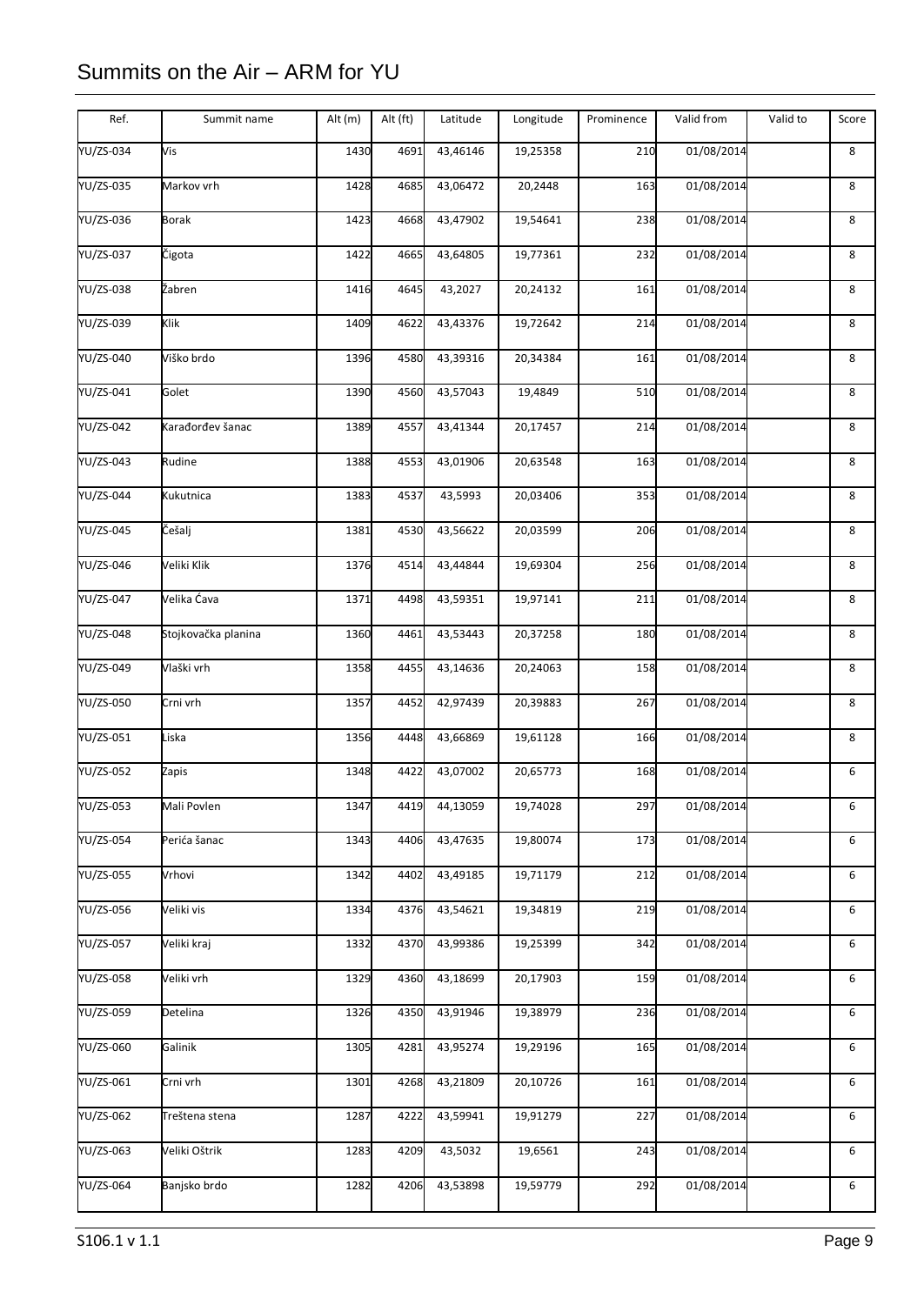| Ref.             | Summit name     | Alt (m) | Alt (ft) | Latitude | Longitude | Prominence | Valid from | Valid to | Score |
|------------------|-----------------|---------|----------|----------|-----------|------------|------------|----------|-------|
| YU/ZS-065        | Viogor          | 1281    | 4202     | 43,76525 | 19,55676  | 281        | 01/08/2014 |          | 6     |
| YU/ZS-066        | Veliki Tmor     | 1280    | 4199     | 43,59053 | 19,3323   | 211        | 01/08/2014 |          | 6     |
| YU/ZS-067        | Jablanik        | 1275    | 4183     | 44,17646 | 19,66684  | 225        | 01/08/2014 |          | 6     |
| YU/ZS-068        | Tornička Bobija | 1272    | 4173     | 44,19688 | 19,55446  | 322        | 01/08/2014 |          | 6     |
| YU/ZS-069        | Projić          | 1270    | 4166     | 43,48464 | 19,37161  | 190        | 01/08/2014 |          | 6     |
| YU/ZS-070        | Ravni Jasen     | 1270    | 4166     | 43,20547 | 19,7382   | 340        | 01/08/2014 |          | 6     |
| YU/ZS-071        | Ljuljaš         | 1269    | 4163     | 43,65173 | 19,56519  | 199        | 01/08/2014 |          | 6     |
| YU/ZS-072        | Vrhovi          | 1263    | 4143     | 43,47145 | 19,87205  | 178        | 01/08/2014 |          | 6     |
| YU/ZS-073        | Borovnjak       | 1255    | 4117     | 43,07131 | 20,43472  | 205        | 01/08/2014 |          | 6     |
| <b>YU/ZS-074</b> | Stradovsko brdo | 1246    | 4087     | 43,20618 | 20,36163  | 206        | 01/08/2014 |          | 6     |
| YU/ZS-075        | Vinik           | 1245    | 4084     | 43,1944  | 20,40317  | 235        | 01/08/2014 |          | 6     |
| YU/ZS-076        | Medvednik       | 1244    | 4081     | 44,21045 | 19,63641  | 204        | 01/08/2014 |          | 6     |
| YU/ZS-077        | Šaponjski vrh   | 1235    | 4051     | 43,40737 | 19,93527  | 205        | 01/08/2014 |          | 6     |
| YU/ZS-078        | Svilena stena   | 1231    | 4038     | 44,10077 | 19,6311   | 281        | 01/08/2014 |          | 6     |
| YU/ZS-079        | Šišatovac       | 1231    | 4038     | 43,81511 | 19,55017  | 231        | 01/08/2014 |          | 6     |
| YU/ZS-080        | Vinorog         | 1224    | 4015     | 43,13234 | 20,6351   | 174        | 01/08/2014 |          | 6     |
| YU/ZS-081        | Ćava            | 1215    | 3986     | 43,5354  | 20,14391  | 195        | 01/08/2014 |          | 6     |
| YU/ZS-082        | <b>Budeč</b>    | 1208    | 3963     | 43,62432 | 20,01457  | 198        | 01/08/2014 |          | 6     |
| YU/ZS-083        | Završ           | 1204    | 3950     | 43,00008 | 20,46208  | 164        | 01/08/2014 |          | 6     |
| YU/ZS-084        | Lupoglav        | 1203    | 3946     | 43,49076 | 20,18273  | 167        | 01/08/2014 |          | 6     |
| <b>YU/ZS-085</b> | Stolac          | 1200    | 3937     | 43,79858 | 19,39441  | 220        | 01/08/2014 |          | 6     |
| YU/ZS-086        | Leskovac        | 1188    | 3897     | 43,5878  | 19,59696  | 198        | 01/08/2014 |          | 6     |
| <b>YU/ZS-087</b> | Završje         | 1187    | 3894     | 43,33799 | 19,59741  | 167        | 01/08/2014 |          | 6     |
| YU/ZS-088        | Kom             | 1178    | 3864     | 43,64073 | 20,48687  | 168        | 01/08/2014 |          | 6     |
| YU/ZS-089        | Golo brdo       | 1178    | 3864     | 43,48965 | 20,5701   | 258        | 01/08/2014 |          | 6     |
| YU/ZS-090        | Orajevica       | 1164    | 3818     | 43,5404  | 19,68943  | 174        | 01/08/2014 |          | 6     |
| YU/ZS-091        | Tusto brdo      | 1158    | 3799     | 43,79212 | 19,46739  | 238        | 01/08/2014 |          | 6     |
| YU/ZS-092        | Gradina         | 1140    | 3740     | 43,61882 | 20,06536  | 190        | 01/08/2014 |          | 6     |
| YU/ZS-093        | Javor           | 1117    | 3664     | 43,04384 | 20,50396  | 267        | 01/08/2014 |          | 6     |
| YU/ZS-094        | Kraljev sto     | 1104    | 3622     | 44,11909 | 20,02265  | 344        | 01/08/2014 |          | 6     |
| YU/ZS-095        | Malič           | 1100    | 3608     | 43,64945 | 20,10342  | 310        | 01/08/2014 |          | 6     |
|                  |                 |         |          |          |           |            |            |          |       |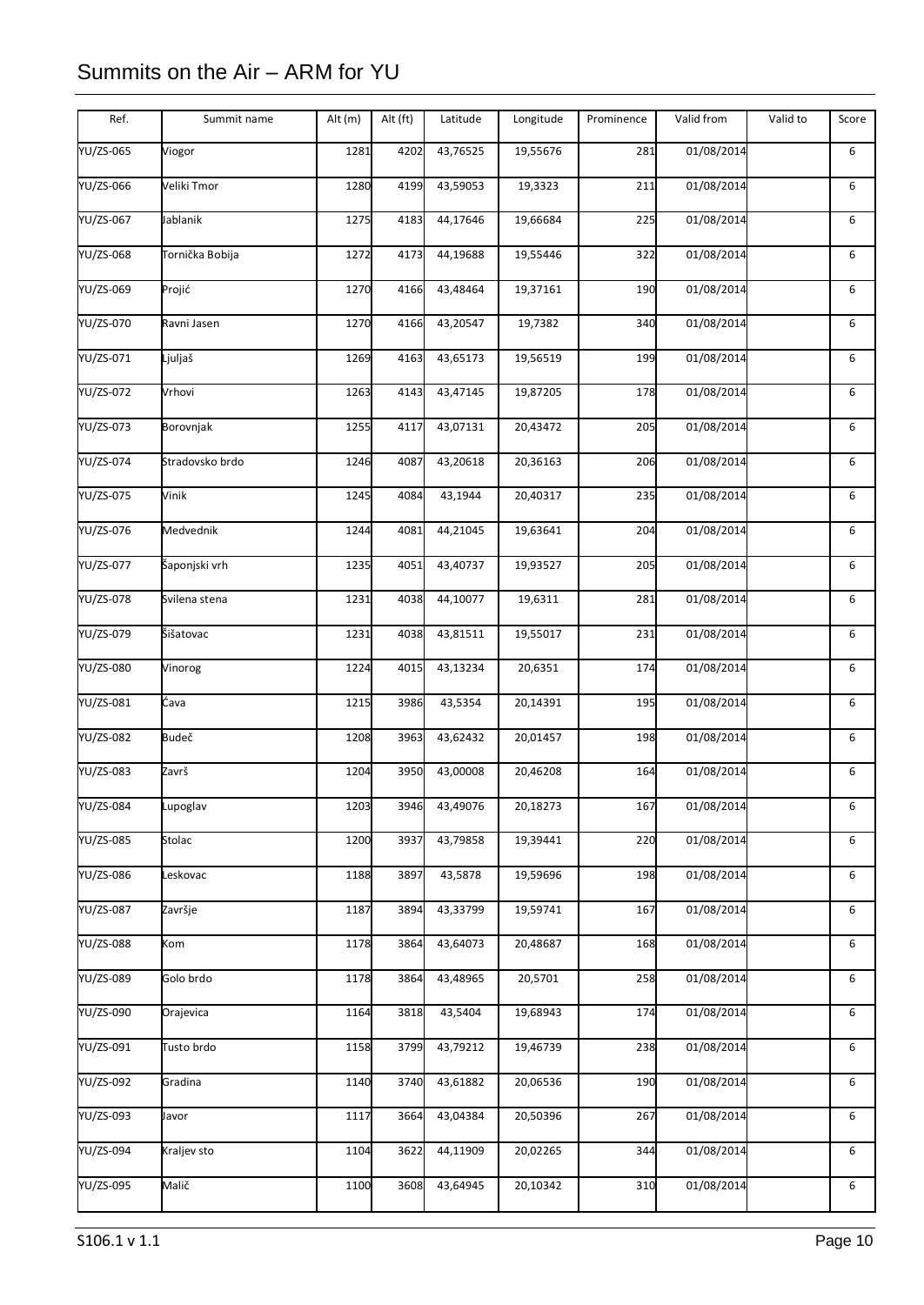| Ref.             | Summit name    | Alt $(m)$ | Alt (ft) | Latitude | Longitude | Prominence | Valid from | Valid to | Score          |
|------------------|----------------|-----------|----------|----------|-----------|------------|------------|----------|----------------|
| YU/ZS-096        | Lokva          | 1080      | 3543     | 43,34734 | 20,52707  | 220        | 01/08/2014 |          | 4              |
| YU/ZS-097        | Veliki vrh     | 1079      | 3540     | 43,111   | 20,43852  | 150        | 01/08/2014 |          | 4              |
| YU/ZS-098        | Sadalac        | 1037      | 3402     | 43,6473  | 20,05233  | 217        | 01/08/2014 |          | 4              |
| YU/ZS-099        | Grad           | 1022      | 3353     | 43,98058 | 19,83339  | 222        | 01/08/2014 |          | 4              |
| YU/ZS-100        | Veliko brdo    | 1013      | 3323     | 43,65542 | 19,94189  | 183        | 01/08/2014 |          | $\overline{4}$ |
| YU/ZS-101        | Jelena glava   | 1011      | 3316     | 43,95087 | 19,77448  | 211        | 01/08/2014 |          | 4              |
| YU/ZS-102        | Pajkovača      | 1010      | 3313     | 44,22922 | 19,61438  | 160        | 01/08/2014 |          | 4              |
| YU/ZS-103        | Gradina        | 1006      | 3300     | 43,17384 | 19,76455  | 256        | 01/08/2014 |          | 4              |
| YU/ZS-104        | Veliki Bukovik | 1005      | 3297     | 43,20897 | 20,65598  | 150        | 01/08/2014 |          | 4              |
| <b>YU/ZS-105</b> | Orlovača       | 989       | 3244     | 43,69932 | 19,96145  | 219        | 01/08/2014 |          | 4              |
| YU/ZS-106        | Ovčar          | 986       | 3234     | 43,89661 | 20,21677  | 411        | 01/08/2014 |          | 4              |
| YU/ZS-107        | Nebeška        | 982       | 3221     | 43,72455 | 20,00479  | 182        | 01/08/2014 |          | 4              |
| YU/ZS-108        | Veliki Ostreš  | 978       | 3208     | 43,68067 | 20,034    | 248        | 01/08/2014 |          | 4              |
| YU/ZS-109        | Ranjenica      | 976       | 3202     | 44,25406 | 19,54673  | 156        | 01/08/2014 |          | 4              |
| YU/ZS-110        | Rožanj         | 973       | 3192     | 44,2822  | 19,4583   | 193        | 01/08/2014 |          | $\overline{4}$ |
| YU/ZS-111        | Ozrim          | 961       | 3152     | 44,17591 | 19,53198  | 151        | 01/08/2014 |          | 4              |
| YU/ZS-112        | Gorovuč        | 960       | 3149     | 43,7119  | 19,52507  | 210        | 01/08/2014 |          | 4              |
| YU/ZS-113        | Drenovački kik | 946       | 3103     | 44,11398 | 19,87558  | 161        | 01/08/2014 |          | 4              |
| YU/ZS-114        | Klik           | 940       | 3083     | 43,65565 | 20,24223  | 180        | 01/08/2014 |          | 4              |
| YU/ZS-115        | Košutnja stopa | 939       | 3080     | 44,34392 | 19,29325  | 159        | 01/08/2014 |          | 4              |
| YU/ZS-116        | Kućišta        | 932       | 3057     | 43,75893 | 19,9007   | 242        | 01/08/2014 |          | 4              |
| YU/ZS-117        | Gradina        | 931       | 3054     | 43,78402 | 19,93681  | 221        | 01/08/2014 |          | $\overline{4}$ |
| YU/ZS-118        | Teprč          | 927       | 3041     | 43,58515 | 20,2649   | 167        | 01/08/2014 |          | 4              |
| YU/ZS-119        | Crna stena     | 926       | 3038     | 43,79089 | 20,3636   | 346        | 01/08/2014 |          | 4              |
| YU/ZS-120        | Veliki Subjel  | 924       | 3031     | 44,01451 | 19,9832   | 214        | 01/08/2014 |          | 4              |
| YU/ZS-121        | Kamenjača      | 922       | 3024     | 43,96279 | 19,70844  | 152        | 01/08/2014 |          | 4              |
| <b>YU/ZS-122</b> | Sokolovica     | 902       | 2959     | 43,20839 | 20,516    | 172        | 01/08/2014 |          | 4              |
| YU/ZS-123        | Velika Zajčica | 896       | 2939     | 44,01406 | 20,04955  | 256        | 01/08/2014 |          | $\overline{2}$ |
| YU/ZS-124        | Bačevački vis  | 891       | 2923     | 44,1608  | 19,92846  | 241        | 01/08/2014 |          | $\overline{2}$ |
| <b>YU/ZS-125</b> | Zeleni breg    | 890       | 2919     | 44,00685 | 20,06929  | 150        | 01/08/2014 |          | $\overline{2}$ |
| YU/ZS-126        | <b>Kablar</b>  | 889       | 2916     | 43,91259 | 20,18474  | 229        | 01/08/2014 |          | $\overline{2}$ |
|                  |                |           |          |          |           |            |            |          |                |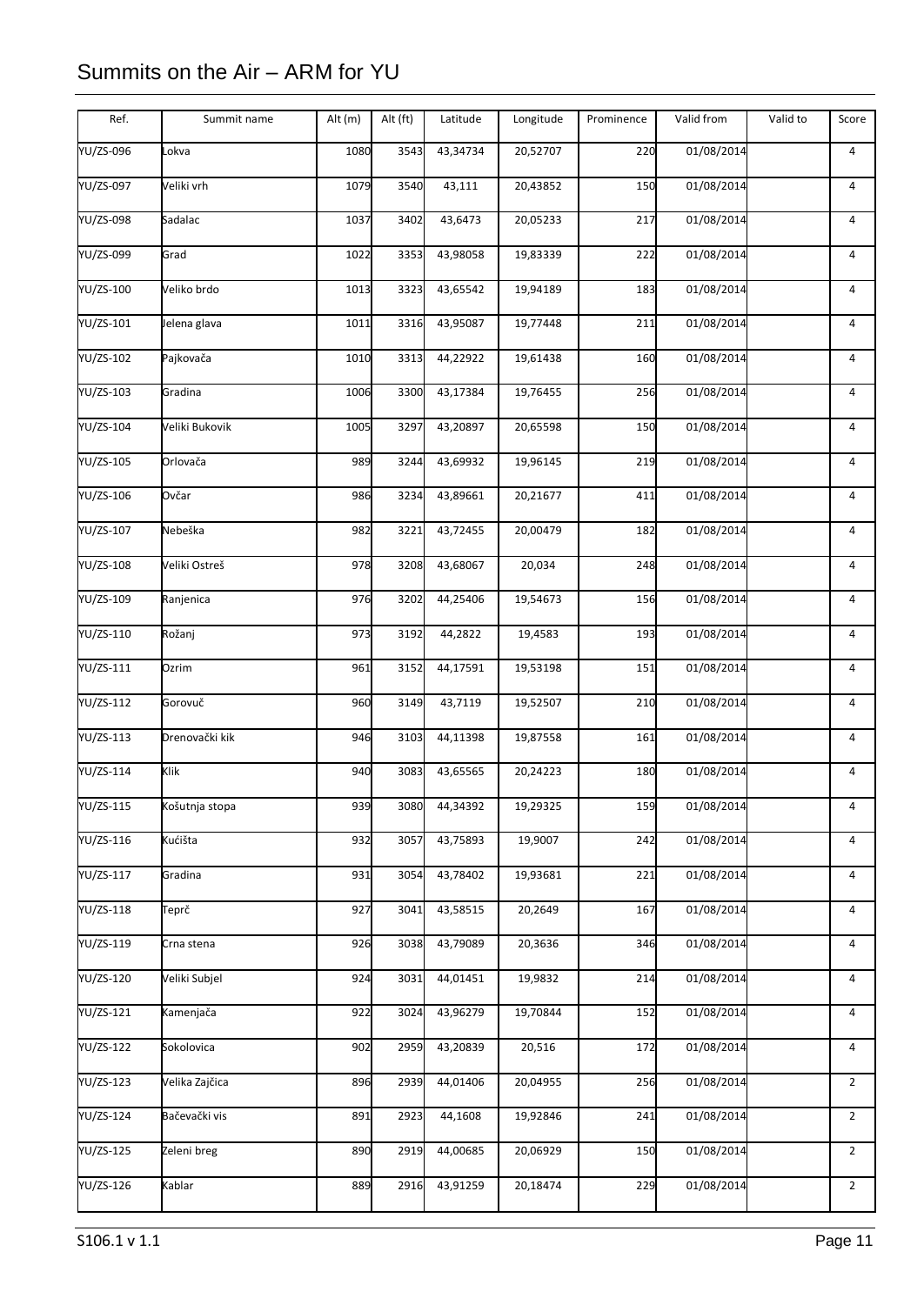| Ref.             | Summit name      | Alt (m) | Alt (ft) | Latitude | Longitude | Prominence | Valid from | Valid to | Score          |
|------------------|------------------|---------|----------|----------|-----------|------------|------------|----------|----------------|
| YU/ZS-127        | Gajevi           | 884     | 2900     | 43,67611 | 20,05894  | 154        | 01/08/2014 |          | $\overline{2}$ |
| YU/ZS-128        | Velji vrh        | 870     | 2854     | 43,41325 | 20,61189  | 170        | 01/08/2014 |          | $\overline{2}$ |
| YU/ZS-129        | <b>Bandera</b>   | 868     | 2847     | 43,98087 | 19,64778  | 308        | 01/08/2014 |          | $\overline{2}$ |
| YU/ZS-130        | Suvobor          | 866     | 2841     | 44,12109 | 20,18182  | 191        | 01/08/2014 |          | $\overline{2}$ |
| YU/ZS-131        | Orovica          | 856     | 2808     | 43,92472 | 20,12231  | 171        | 01/08/2014 |          | $\overline{2}$ |
| <b>YU/ZS-132</b> | Ravni krš        | 844     | 2769     | 43,77281 | 20,01528  | 194        | 01/08/2014 |          | $\overline{2}$ |
| YU/ZS-133        | Loret            | 842     | 2762     | 43,88203 | 20,083    | 222        | 01/08/2014 |          | $\overline{2}$ |
| YU/ZS-134        | Mali Ostreš      | 828     | 2716     | 43,69138 | 20,03873  | 163        | 01/08/2014 |          | $\overline{2}$ |
| YU/ZS-135        | Plavačka planina | 810     | 2657     | 43,44749 | 20,63414  | 240        | 01/08/2014 |          | $\overline{2}$ |
| <b>YU/ZS-136</b> | Dugo             | 808     | 2650     | 44,24924 | 19,44084  | 203        | 01/08/2014 |          | $\overline{2}$ |
| <b>YU/ZS-137</b> | Čavčići          | 806     | 2644     | 44,32833 | 19,22994  | 216        | 01/08/2014 |          | $\overline{2}$ |
| YU/ZS-138        | Branojevac       | 791     | 2595     | 43,88712 | 20,16656  | 286        | 01/08/2014 |          | $\overline{2}$ |
| YU/ZS-139        | Crni vrh         | 779     | 2555     | 44,48855 | 19,17736  | 389        | 01/08/2014 |          | $\overline{2}$ |
| YU/ZS-140        | Pogled           | 741     | 2431     | 43,73918 | 20,06871  | 201        | 01/08/2014 |          | $\mathbf 1$    |
| YU/ZS-141        | Lađa             | 730     | 2395     | 44,35656 | 19,18069  | 150        | 01/08/2014 |          | $\mathbf{1}$   |
| YU/ZS-142        | Lis              | 699     | 2293     | 43,79413 | 20,19351  | 162        | 01/08/2014 |          | $\mathbf 1$    |
| <b>YU/ZS-143</b> | Šančina          | 687     | 2253     | 44,60333 | 19,49348  | 447        | 01/08/2014 |          | $\mathbf{1}$   |
| YU/ZS-144        | Čardak           | 645     | 2116     | 44,16807 | 20,20999  | 220        | 01/08/2014 |          | $\mathbf{1}$   |
| YU/ZS-145        | Malo Kosovo      | 613     | 2011     | 44,02115 | 20,41298  | 208        | 01/08/2014 |          | $\mathbf{1}$   |
| YU/ZS-146        | Krvavac          | 555     | 1820     | 44,00682 | 20,37078  | 160        | 01/08/2014 |          | $\mathbf{1}$   |
| YU/ZS-147        | Vis              | 520     | 1706     | 44,14692 | 20,37468  | 180        | 01/08/2014 |          | $\mathbf{1}$   |
| YU/ZS-148        | Debeli rt        | 426     | 1397     | 44,56637 | 19,4594   | 186        | 01/08/2014 |          | $\mathbf 1$    |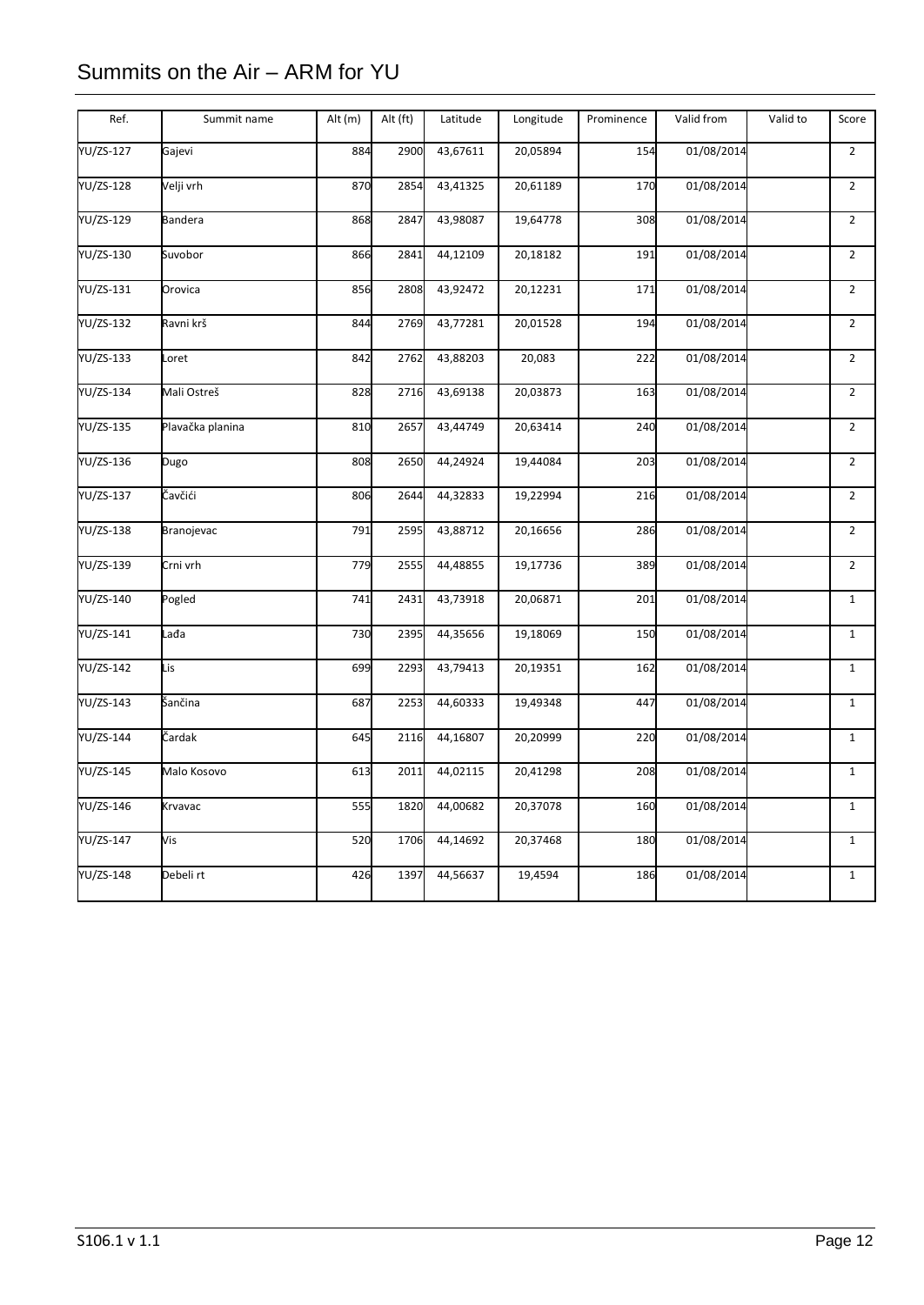### *2.3 Region Reference – Centralna Srbija*

| <b>Association</b> | Serbia (YU)                  |
|--------------------|------------------------------|
| Region             | Centralna Srbija (YU/CS-xxx) |
| Region manager     | Refer to Association Manager |

#### **2.3.1 Regional notes**

Centralna Srbija (Central Serbia) region is bordered by Mt. Kopaonik on the south, rivers Velika Morava and Južna Morava on the east, river Ibar on the west, and rivers Sava and Danube on the north. The average height of the summits is nearly 1000 meters.

### **2.3.2 Table of summits**

| Ref.             | Summit name                  | Alt (m) | Alt (ft) | Latitude | Longitude | Prominence | Valid from | Valid to | Score          |
|------------------|------------------------------|---------|----------|----------|-----------|------------|------------|----------|----------------|
| YU/CS-001        | Pančićev vrh                 | 2017    | 6617     | 43.26932 | 20.82346  | 507        | 01/08/2014 |          | 10             |
| YU/CS-002        | Rogavska čuka                | 1785    | 5856     | 43.47877 | 20.80499  | 615        | 01/08/2014 |          | 10             |
| YU/CS-003        | Kukavica                     | 1726    | 5662     | 43.32936 | 20.74331  | 216        | 01/08/2014 |          | 10             |
| <b>YU/CS-004</b> | Crni vrh                     | 1542    | 5059     | 43.52278 | 20.77891  | 462        | 01/08/2014 |          | 8              |
| <b>YU/CS-005</b> | Velika Đulica                | 1491    | 4891     | 43.39157 | 21.44318  | 551        | 01/08/2014 |          | 8              |
| YU/CS-006        | Palež                        | 1478    | 4849     | 43.34932 | 20.90473  | 168        | 01/08/2014 |          | 8              |
| YU/CS-007        | Usovica                      | 1375    | 4511     | 43.60918 | 20.6113   | 155        | 01/08/2014 |          | 8              |
| <b>YU/CS-008</b> | Ogledna                      | 1359    | 4458     | 43.30566 | 20.93404  | 219        | 01/08/2014 |          | 8              |
| <b>YU/CS-009</b> | Kavgalija                    | 1355    | 4445     | 43.52566 | 20.67996  | 275        | 01/08/2014 |          | 8              |
| YU/CS-010        | Nerađe                       | 1350    | 4429     | 43.43462 | 20.90427  | 247        | 01/08/2014 |          | 8              |
| YU/CS-011        | Jastrebac                    | 1313    | 4307     | 43.2934  | 20.8899   | 173        | 01/08/2014 |          | 6              |
| YU/CS-012        | Banjska stena                | 1288    | 4225     | 43.40995 | 20.77903  | 153        | 01/08/2014 |          | 6              |
| YU/CS-013        | Ljukten                      | 1216    | 3989     | 43.53667 | 20.84578  | 161        | 01/08/2014 |          | 6              |
| <b>YU/CS-014</b> | Crna čuka                    | 1196    | 3923     | 43.24722 | 21.12269  | 186        | 01/08/2014 |          | 6              |
| YU/CS-015        | Požar                        | 1164    | 3815     | 43.27798 | 21.13071  | 153        | 01/08/2014 |          | 6              |
| <b>YU/CS-016</b> | Veliki Šturac (Cvijićev vrh) | 1132    | 3713     | 44.1314  | 20.54027  | 367        | 01/08/2014 |          | 6              |
| YU/CS-017        | Garvanuša                    | 1130    | 3707     | 43.39931 | 21.36669  | 190        | 01/08/2014 |          | 6              |
| YU/CS-018        | Viljac                       | 1077    | 3533     | 43.51938 | 20.92459  | 177        | 01/08/2014 |          | 4              |
| <b>YU/CS-019</b> | <b>Bandera</b>               | 1051    | 3448     | 43.48225 | 20.66379  | 251        | 01/08/2014 |          | $\overline{4}$ |
| <b>YU/CS-020</b> | Čukar                        | 984     | 3228     | 43.5746  | 20.67022  | 189        | 01/08/2014 |          | 4              |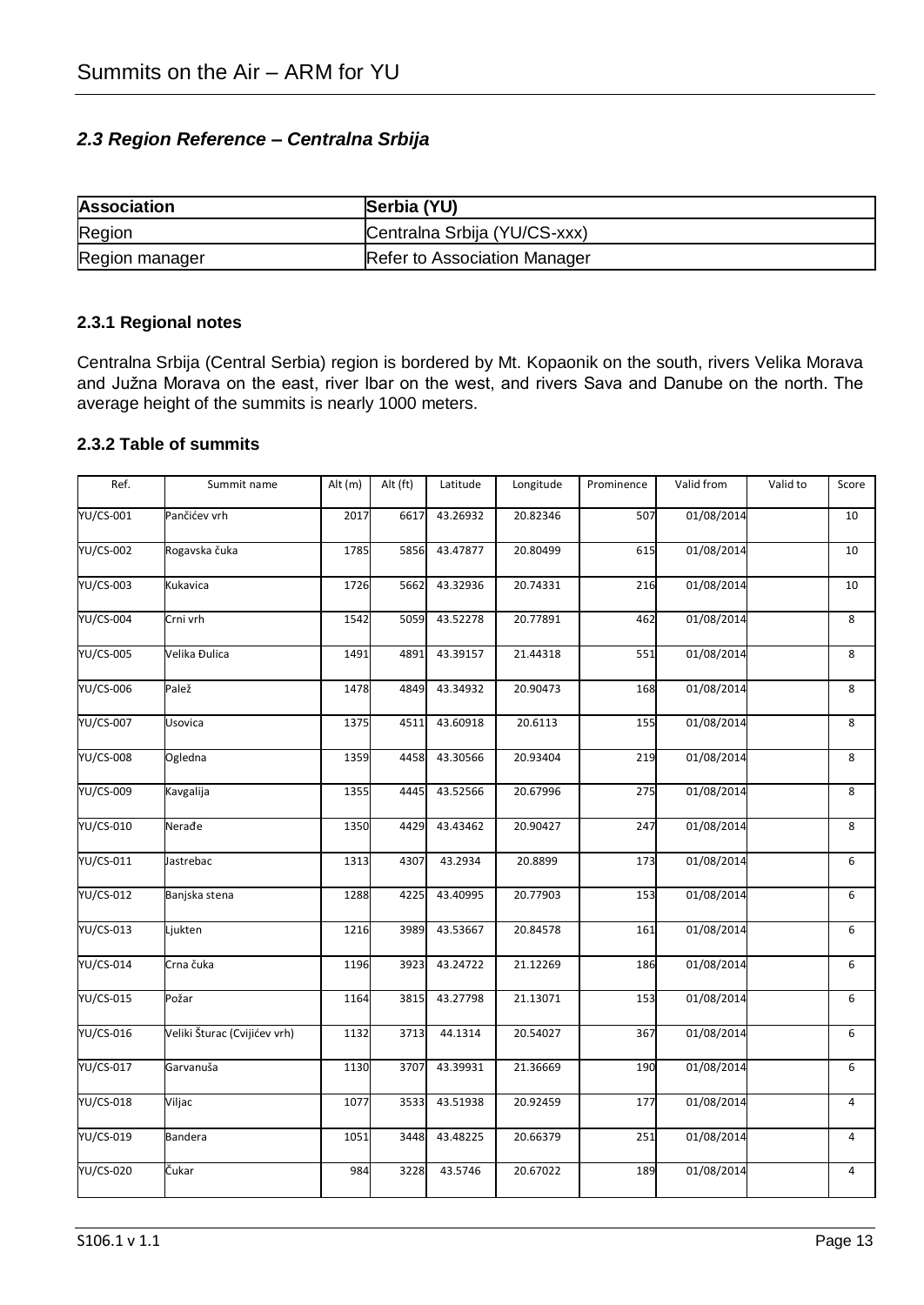| Ref.             | Summit name      | Alt (m) | Alt (ft) | Latitude | Longitude | Prominence | Valid from | Valid to | Score          |
|------------------|------------------|---------|----------|----------|-----------|------------|------------|----------|----------------|
| YU/CS-021        | Kupinjak         | 946     | 3103     | 43.39404 | 21.62817  | 306        | 01/08/2014 |          | $\overline{4}$ |
| YU/CS-022        | Samar            | 922     | 3024     | 43.75091 | 20.95011  | 192        | 01/08/2014 |          | $\overline{4}$ |
| YU/CS-023        | Vis              | 920     | 3018     | 44.09199 | 20.53989  | 155        | 01/08/2014 |          | 4              |
| <b>YU/CS-024</b> | Jasenovita glava | 906     | 2972     | 43.79281 | 20.93305  | 176        | 01/08/2014 |          | $\overline{4}$ |
| <b>YU/CS-025</b> | Crni vrh         | 902     | 2959     | 44.00485 | 20.55258  | 262        | 01/08/2014 |          | 4              |
| <b>YU/CS-026</b> | Crni vrh         | 897     | 2942     | 43.86101 | 20.90485  | 227        | 01/08/2014 |          | $\overline{2}$ |
| YU/CS-027        | Veliki Vujan     | 856     | 2808     | 43.97435 | 20.46556  | 261        | 01/08/2014 |          | $\overline{2}$ |
| <b>YU/CS-028</b> | <b>Bukovik</b>   | 851     | 2791     | 43.95373 | 20.52034  | 211        | 01/08/2014 |          | $\overline{2}$ |
| YU/CS-029        | Ramaćski visovi  | 813     | 2667     | 44.10771 | 20.66613  | 163        | 01/08/2014 |          | $\overline{2}$ |
| YU/CS-030        | Konjuška čuka    | 803     | 2634     | 43.20735 | 21.19493  | 158        | 01/08/2014 |          | $\overline{2}$ |
| YU/CS-031        | Ostrica          | 802     | 2631     | 43.93421 | 20.5315   | 172        | 01/08/2014 |          | $\overline{2}$ |
| <b>YU/CS-032</b> | Veliki Vetren    | 775     | 2542     | 43.81216 | 21.2646   | 425        | 01/08/2014 |          | $\overline{2}$ |
| <b>YU/CS-033</b> | Ostrvica         | 758     | 2486     | 44.16905 | 20.46038  | 168        | 01/08/2014 |          | $\overline{2}$ |
| YU/CS-034        | Veliki vrh       | 749     | 2457     | 43.84356 | 20.67848  | 179        | 01/08/2014 |          | $\mathbf{1}$   |
| <b>YU/CS-035</b> | Velike livade    | 740     | 2427     | 43.80841 | 20.71354  | 170        | 01/08/2014 |          | $\mathbf{1}$   |
| YU/CS-036        | Trijeska         | 736     | 2414     | 44.00361 | 20.51697  | 151        | 01/08/2014 |          | $\mathbf{1}$   |
| YU/CS-037        | Crni vrh         | 707     | 2319     | 44.01008 | 21.1104   | 302        | 01/08/2014 |          | $\mathbf{1}$   |
| YU/CS-038        | <b>Bukulja</b>   | 696     | 2283     | 44.29862 | 20.52881  | 241        | 01/08/2014 |          | $\mathbf{1}$   |
| YU/CS-039        | Venčac           | 658     | 2158     | 44.26272 | 20.59315  | 203        | 01/08/2014 |          | $\mathbf{1}$   |
| YU/CS-040        | Kosmaj           | 626     | 2053     | 44.4659  | 20.56387  | 376        | 01/08/2014 |          | $\mathbf{1}$   |
| <b>YU/CS-041</b> | Jelenac          | 620     | 2034     | 44.12506 | 20.6965   | 155        | 01/08/2014 |          | $\mathbf{1}$   |
| <b>YU/CS-042</b> | Veliki Blagotin  | 533     | 1748     | 43.73665 | 21.10038  | 163        | 01/08/2014 |          | $\mathbf{1}$   |
| YU/CS-043        | Avala            | 506     | 1660     | 44.68901 | 20.51599  | 261        | 01/08/2014 |          | $\mathbf{1}$   |
| YU/CS-044        | Šiljegarnik      | 493     | 1617     | 43.62032 | 21.44481  | 195        | 01/08/2014 |          | $\mathbf{1}$   |
| <b>YU/CS-045</b> | Preseka          | 454     | 1489     | 44.32833 | 20.57002  | 184        | 01/08/2014 |          | $\mathbf{1}$   |
| <b>YU/CS-046</b> | Varovnice        | 406     | 1332     | 44.51322 | 20.70429  | 156        | 01/08/2014 |          | $\mathbf{1}$   |
| <b>YU/CS-047</b> | Visak            | 396     | 1299     | 44.17341 | 20.92047  | 151        | 01/08/2014 |          | $\mathbf{1}$   |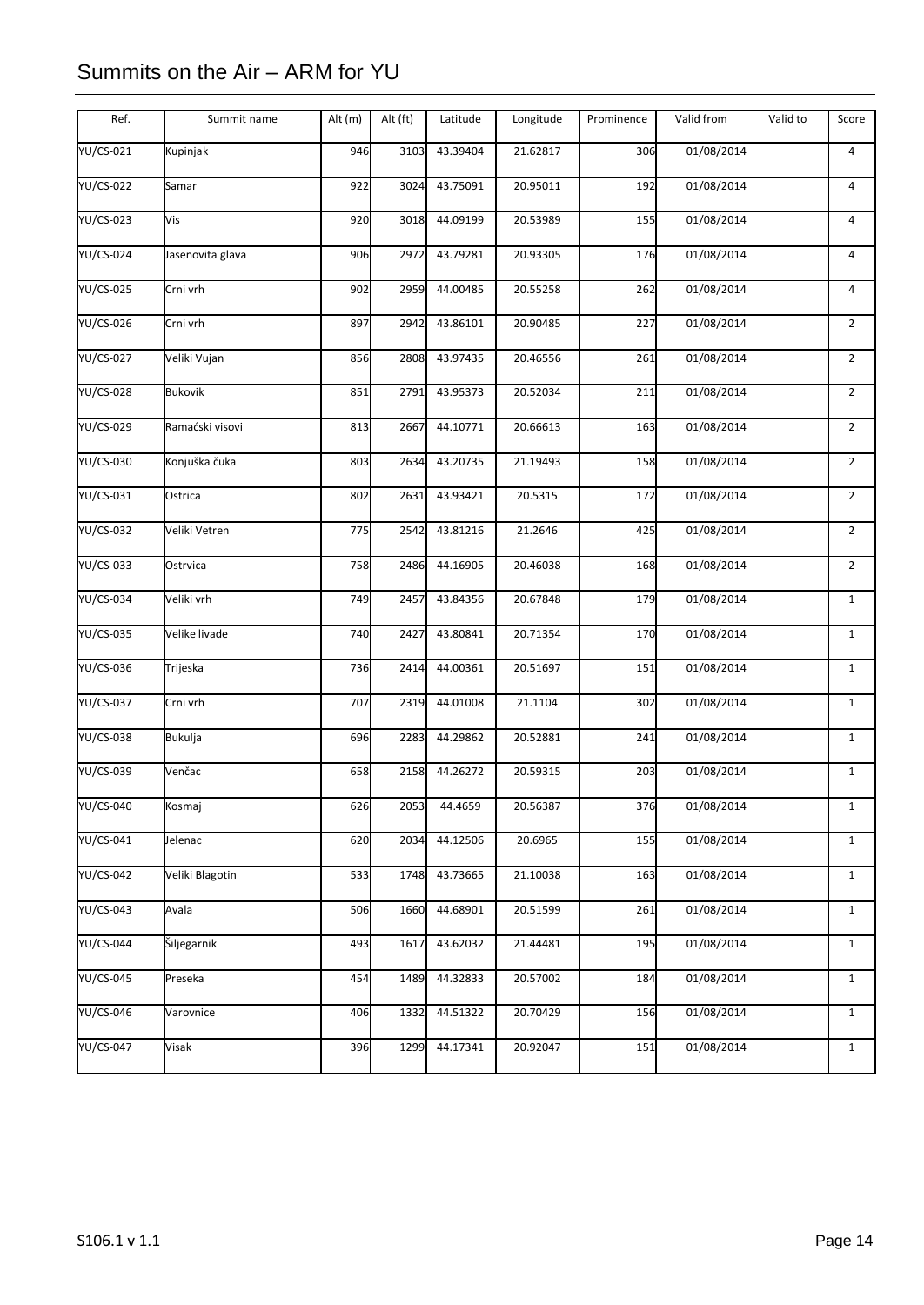### *2.4 Region Reference – Istočna Srbija*

| <b>Association</b> | Serbia (YU)                  |
|--------------------|------------------------------|
| Region             | Istočna Srbija (YU/IS-xxx)   |
| Region manager     | Refer to Association Manager |

#### **2.4.1 Regional notes**

Istočna Srbija (Eastern Serbia) region is bordered by rivers Nišava, Južna Morava and Velika Morava on south and west, river Danube on north and border with Bulgaria on the east. The mountains mostly belong to Carpatho-Balkanides, and the average height of the summits is just below 1000 meters.

#### **2.4.2 Table of summits**

| Ref.             | Summit name     | Alt (m) | Alt (ft) | Latitude | Longitude | Prominence | Valid from | Valid to   | Score |
|------------------|-----------------|---------|----------|----------|-----------|------------|------------|------------|-------|
| YU/IS-001        | Midžor          | 2170    | 7119     | 43.39533 | 22.67761  | 381        | 01/08/2014 |            | 10    |
| <b>YU/IS-002</b> | Dupljak         | 2032    | 6666     | 43.42604 | 22.66098  | 243        | 01/08/2014 | 31/01/2016 | 10    |
| YU/IS-003        | Kopren          | 1963    | 6440     | 43.30441 | 22.83836  | 203        | 01/08/2014 |            | 10    |
| YU/IS-004        | Bratkova strana | 1943    | 6374     | 43.32342 | 22.76195  | 154        | 01/08/2014 |            | 10    |
| <b>YU/IS-005</b> | Srebrna glava   | 1932    | 6338     | 43.19247 | 23.0055   | 172        | 01/08/2014 | 31/01/2016 | 10    |
| <b>YU/IS-006</b> | Babin zub       | 1757    | 5764     | 43.36943 | 22.60897  | 262        | 01/08/2014 |            | 10    |
| YU/IS-007        | Orlov kamen     | 1737    | 5698     | 43.46135 | 22.55367  | 357        | 01/08/2014 |            | 10    |
| YU/IS-008        | Muči Baba       | 1727    | 5666     | 43.21281 | 22.92799  | 177        | 01/08/2014 |            | 10    |
| <b>YU/IS-009</b> | Šiljak          | 1570    | 5150     | 43.77615 | 21.89338  | 880        | 01/08/2014 |            | 8     |
| YU/IS-010        | Guvnište        | 1413    | 4635     | 43.1364  | 22.81818  | 233        | 01/08/2014 |            | 8     |
| YU/IS-011        | Bilo            | 1387    | 4550     | 43.56876 | 22.4875   | 223        | 01/08/2014 | 31/01/2016 | 8     |
| YU/IS-012        | Basarski kamik  | 1373    | 4504     | 43.1632  | 22.70493  | 193        | 01/08/2014 |            | 8     |
| YU/IS-013        | Beljanica       | 1339    | 4393     | 44.11178 | 21.69946  | 459        | 01/08/2014 |            | 6     |
| YU/IS-014        | Zeleni vrh      | 1334    | 4376     | 43.33044 | 22.25297  | 242        | 01/08/2014 |            | 6     |
| YU/IS-015        | Vetren          | 1330    | 4363     | 43.54211 | 22.5019   | 166        | 01/08/2014 | 31/01/2016 | 6     |
| YU/IS-016        | Velika Tresta   | 1284    | 4212     | 44.08249 | 21.82323  | 359        | 01/08/2014 |            | 6     |
| YU/IS-017        | Crni vrh        | 1270    | 4166     | 43.34561 | 22.27898  | 178        | 01/08/2014 |            | 6     |
| YU/IS-018        | Pleš            | 1267    | 4156     | 43.35403 | 22.16495  | 217        | 01/08/2014 |            | 6     |
| YU/IS-019        | Rosomački vrh   | 1236    | 4055     | 43.172   | 22.84719  | 168        | 01/08/2014 |            | 6     |
| YU/IS-020        | Oštri kamen     | 1213    | 3979     | 44.03246 | 21.79185  | 181        | 01/08/2014 |            | 6     |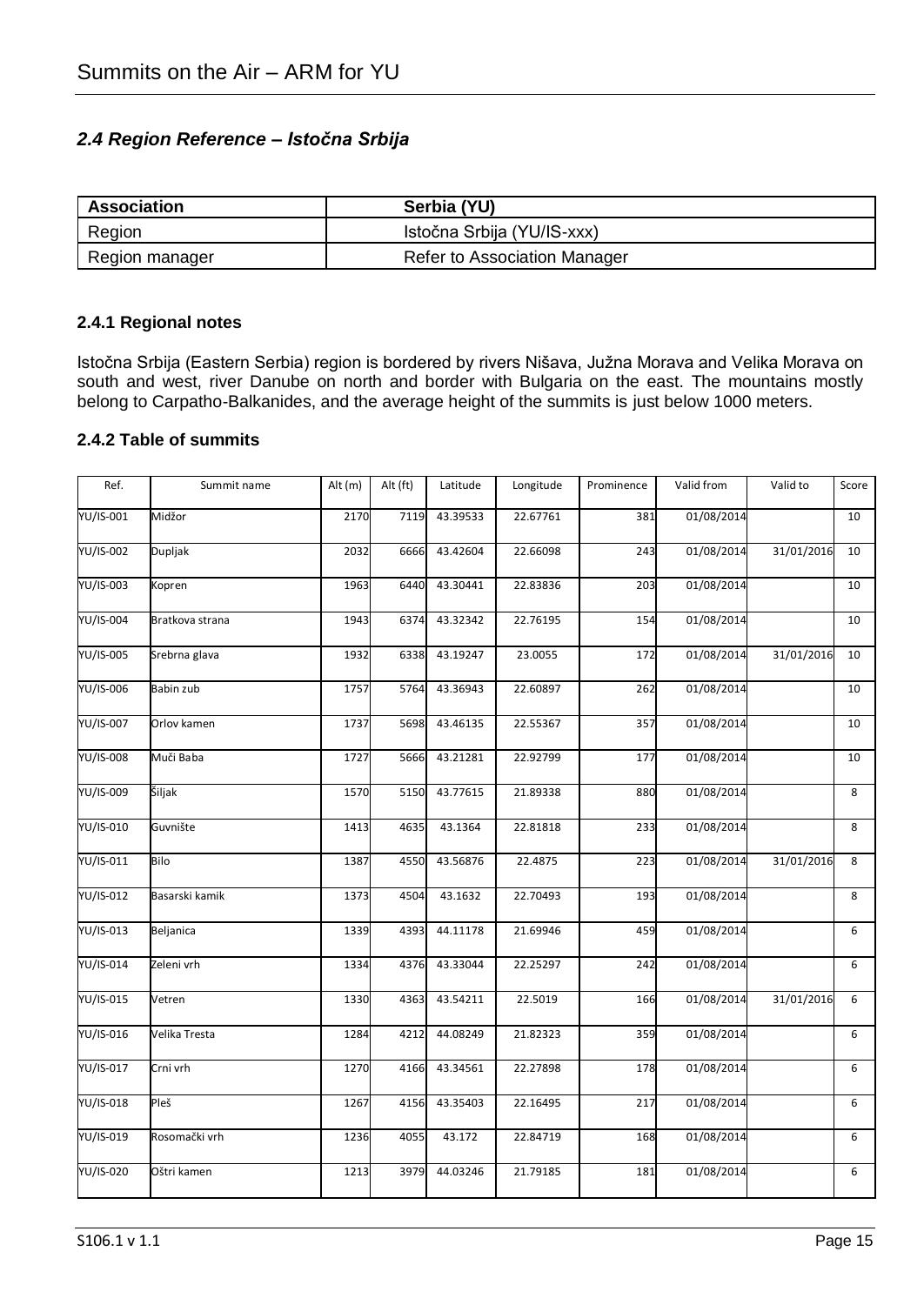| YU/IS-021<br>Kitka<br>1211<br>3973<br>43.21334<br>22.67072<br>181<br>01/08/2014<br>6<br>YU/IS-022<br>01/08/2014<br>Tilva Palčin<br>1194<br>3917<br>44.00644<br>21.77822<br>162<br>6<br>YU/IS-023<br>Čapljinac<br>43.59385<br>21.93348<br>242<br>01/08/2014<br>1187<br>3894<br>6<br>YU/IS-024<br>$\overline{01}/08/2014$<br>Leskovik<br>43.58484<br>21.84614<br>6<br>1181<br>3874<br>236<br>YU/IS-025<br>01/08/2014<br>6<br>Paješki kamen<br>3523<br>43.33448<br>22.41388<br>407<br>1162<br>YU/IS-026<br>Glogovački vrh<br>22.16183<br>01/08/2014<br>3805<br>43.72912<br>325<br>6<br>1160<br>YU/IS-027<br>Veliki Malinik<br>3799<br>43.9918<br>21.91218<br>383<br>01/08/2014<br>6<br>1158<br>Stol<br>YU/IS-028<br>44.17832<br>22.13824<br>270<br>01/08/2014<br>6<br>1155<br>3789<br>YU/IS-029<br>Velika Suligata<br>1155<br>43.30269<br>22.34367<br>165<br>01/08/2014<br>6<br>3789<br>YU/IS-030<br>44.17007<br>Veliki Krš<br>22.08938<br>01/08/2014<br>6<br>1148<br>3766<br>403<br>YU/IS-031<br>Crni Vrh<br>44.22064<br>22.21723<br>01/08/2014<br>3730<br>668<br>6<br>1141<br>YU/IS-032<br>Veliki Jablan<br>01/08/2014<br>1137<br>3730<br>43.50051<br>22.44211<br>297<br>6<br>YU/IS-033<br>Golaš<br>01/08/2014<br>1112<br>3648<br>43.24645<br>22.60533<br>232<br>6<br>YU/IS-034<br>43.71716<br>22.40448<br>321<br>01/08/2014<br>31/01/2016<br>6<br>Babin nos<br>1108<br>3635<br>YU/IS-035<br>01/08/2014<br>Ruška čuka<br>3608<br>43.55454<br>22.45046<br>151<br>6<br>1100<br>YU/IS-036<br>1099<br>43.68959<br>22.05531<br>264<br>01/08/2014<br>$\overline{4}$<br>Slemen planina<br>3605<br>YU/IS-037<br>43.33295<br>22.51863<br>168<br>01/08/2014<br>Granikovo<br>1088<br>3569<br>4<br>YU/IS-038<br>Šiljak<br>22.05317<br>01/08/2014<br>1070<br>3510<br>43.66214<br>235<br>$\overline{4}$<br>YU/IS-039<br>01/08/2014<br>Koprivino brdo<br>1068<br>3503<br>43.9406<br>21.73251<br>213<br>$\overline{4}$<br>YU/IS-040<br>Tilva Nalta<br>1054<br>3458<br>43.92608<br>21.8202<br>229<br>01/08/2014<br>4<br>YU/IS-041<br>44.13015<br>21.96438<br>293<br>01/08/2014<br>Crni vrh<br>1043<br>3421<br>4<br>YU/IS-042<br>01/08/2014<br>Mečiji vrh<br>43.70938<br>22.06429<br>$\overline{4}$<br>1010<br>3313<br>205<br>01/08/2014<br>YU/IS-043<br>Vrh<br>992<br>43.34986<br>22.39712<br>3254<br>162<br>4<br>YU/IS-044<br>43.6236<br>22.41905<br>01/08/2014<br>Tumba<br>988<br>3241<br>158<br>4<br>YU/IS-045<br>Maglen<br>985<br>3231<br>43.67758<br>22.16375<br>150<br>01/08/2014<br>4<br>YU/IS-046<br>43.43018<br>22.50602<br>01/08/2014<br>$\overline{4}$<br>Vražja glava<br>983<br>3225<br>173<br><b>YU/IS-047</b><br>43.69113<br>22.38314<br>01/08/2014<br>Janošica<br>980<br>3215<br>193<br>4 | Ref. | Summit name | Alt (m) | Alt (ft) | Latitude | Longitude | Prominence | Valid from | Valid to | Score          |
|----------------------------------------------------------------------------------------------------------------------------------------------------------------------------------------------------------------------------------------------------------------------------------------------------------------------------------------------------------------------------------------------------------------------------------------------------------------------------------------------------------------------------------------------------------------------------------------------------------------------------------------------------------------------------------------------------------------------------------------------------------------------------------------------------------------------------------------------------------------------------------------------------------------------------------------------------------------------------------------------------------------------------------------------------------------------------------------------------------------------------------------------------------------------------------------------------------------------------------------------------------------------------------------------------------------------------------------------------------------------------------------------------------------------------------------------------------------------------------------------------------------------------------------------------------------------------------------------------------------------------------------------------------------------------------------------------------------------------------------------------------------------------------------------------------------------------------------------------------------------------------------------------------------------------------------------------------------------------------------------------------------------------------------------------------------------------------------------------------------------------------------------------------------------------------------------------------------------------------------------------------------------------------------------------------------------------------------------------------------------------------------------------------------------------------------------------------------------------------------------------------------------------------------------------------------------------------------------------------------------------------------------------------------------------------------|------|-------------|---------|----------|----------|-----------|------------|------------|----------|----------------|
|                                                                                                                                                                                                                                                                                                                                                                                                                                                                                                                                                                                                                                                                                                                                                                                                                                                                                                                                                                                                                                                                                                                                                                                                                                                                                                                                                                                                                                                                                                                                                                                                                                                                                                                                                                                                                                                                                                                                                                                                                                                                                                                                                                                                                                                                                                                                                                                                                                                                                                                                                                                                                                                                                        |      |             |         |          |          |           |            |            |          |                |
|                                                                                                                                                                                                                                                                                                                                                                                                                                                                                                                                                                                                                                                                                                                                                                                                                                                                                                                                                                                                                                                                                                                                                                                                                                                                                                                                                                                                                                                                                                                                                                                                                                                                                                                                                                                                                                                                                                                                                                                                                                                                                                                                                                                                                                                                                                                                                                                                                                                                                                                                                                                                                                                                                        |      |             |         |          |          |           |            |            |          |                |
|                                                                                                                                                                                                                                                                                                                                                                                                                                                                                                                                                                                                                                                                                                                                                                                                                                                                                                                                                                                                                                                                                                                                                                                                                                                                                                                                                                                                                                                                                                                                                                                                                                                                                                                                                                                                                                                                                                                                                                                                                                                                                                                                                                                                                                                                                                                                                                                                                                                                                                                                                                                                                                                                                        |      |             |         |          |          |           |            |            |          |                |
|                                                                                                                                                                                                                                                                                                                                                                                                                                                                                                                                                                                                                                                                                                                                                                                                                                                                                                                                                                                                                                                                                                                                                                                                                                                                                                                                                                                                                                                                                                                                                                                                                                                                                                                                                                                                                                                                                                                                                                                                                                                                                                                                                                                                                                                                                                                                                                                                                                                                                                                                                                                                                                                                                        |      |             |         |          |          |           |            |            |          |                |
|                                                                                                                                                                                                                                                                                                                                                                                                                                                                                                                                                                                                                                                                                                                                                                                                                                                                                                                                                                                                                                                                                                                                                                                                                                                                                                                                                                                                                                                                                                                                                                                                                                                                                                                                                                                                                                                                                                                                                                                                                                                                                                                                                                                                                                                                                                                                                                                                                                                                                                                                                                                                                                                                                        |      |             |         |          |          |           |            |            |          |                |
|                                                                                                                                                                                                                                                                                                                                                                                                                                                                                                                                                                                                                                                                                                                                                                                                                                                                                                                                                                                                                                                                                                                                                                                                                                                                                                                                                                                                                                                                                                                                                                                                                                                                                                                                                                                                                                                                                                                                                                                                                                                                                                                                                                                                                                                                                                                                                                                                                                                                                                                                                                                                                                                                                        |      |             |         |          |          |           |            |            |          |                |
|                                                                                                                                                                                                                                                                                                                                                                                                                                                                                                                                                                                                                                                                                                                                                                                                                                                                                                                                                                                                                                                                                                                                                                                                                                                                                                                                                                                                                                                                                                                                                                                                                                                                                                                                                                                                                                                                                                                                                                                                                                                                                                                                                                                                                                                                                                                                                                                                                                                                                                                                                                                                                                                                                        |      |             |         |          |          |           |            |            |          |                |
|                                                                                                                                                                                                                                                                                                                                                                                                                                                                                                                                                                                                                                                                                                                                                                                                                                                                                                                                                                                                                                                                                                                                                                                                                                                                                                                                                                                                                                                                                                                                                                                                                                                                                                                                                                                                                                                                                                                                                                                                                                                                                                                                                                                                                                                                                                                                                                                                                                                                                                                                                                                                                                                                                        |      |             |         |          |          |           |            |            |          |                |
|                                                                                                                                                                                                                                                                                                                                                                                                                                                                                                                                                                                                                                                                                                                                                                                                                                                                                                                                                                                                                                                                                                                                                                                                                                                                                                                                                                                                                                                                                                                                                                                                                                                                                                                                                                                                                                                                                                                                                                                                                                                                                                                                                                                                                                                                                                                                                                                                                                                                                                                                                                                                                                                                                        |      |             |         |          |          |           |            |            |          |                |
|                                                                                                                                                                                                                                                                                                                                                                                                                                                                                                                                                                                                                                                                                                                                                                                                                                                                                                                                                                                                                                                                                                                                                                                                                                                                                                                                                                                                                                                                                                                                                                                                                                                                                                                                                                                                                                                                                                                                                                                                                                                                                                                                                                                                                                                                                                                                                                                                                                                                                                                                                                                                                                                                                        |      |             |         |          |          |           |            |            |          |                |
|                                                                                                                                                                                                                                                                                                                                                                                                                                                                                                                                                                                                                                                                                                                                                                                                                                                                                                                                                                                                                                                                                                                                                                                                                                                                                                                                                                                                                                                                                                                                                                                                                                                                                                                                                                                                                                                                                                                                                                                                                                                                                                                                                                                                                                                                                                                                                                                                                                                                                                                                                                                                                                                                                        |      |             |         |          |          |           |            |            |          |                |
|                                                                                                                                                                                                                                                                                                                                                                                                                                                                                                                                                                                                                                                                                                                                                                                                                                                                                                                                                                                                                                                                                                                                                                                                                                                                                                                                                                                                                                                                                                                                                                                                                                                                                                                                                                                                                                                                                                                                                                                                                                                                                                                                                                                                                                                                                                                                                                                                                                                                                                                                                                                                                                                                                        |      |             |         |          |          |           |            |            |          |                |
|                                                                                                                                                                                                                                                                                                                                                                                                                                                                                                                                                                                                                                                                                                                                                                                                                                                                                                                                                                                                                                                                                                                                                                                                                                                                                                                                                                                                                                                                                                                                                                                                                                                                                                                                                                                                                                                                                                                                                                                                                                                                                                                                                                                                                                                                                                                                                                                                                                                                                                                                                                                                                                                                                        |      |             |         |          |          |           |            |            |          |                |
|                                                                                                                                                                                                                                                                                                                                                                                                                                                                                                                                                                                                                                                                                                                                                                                                                                                                                                                                                                                                                                                                                                                                                                                                                                                                                                                                                                                                                                                                                                                                                                                                                                                                                                                                                                                                                                                                                                                                                                                                                                                                                                                                                                                                                                                                                                                                                                                                                                                                                                                                                                                                                                                                                        |      |             |         |          |          |           |            |            |          |                |
|                                                                                                                                                                                                                                                                                                                                                                                                                                                                                                                                                                                                                                                                                                                                                                                                                                                                                                                                                                                                                                                                                                                                                                                                                                                                                                                                                                                                                                                                                                                                                                                                                                                                                                                                                                                                                                                                                                                                                                                                                                                                                                                                                                                                                                                                                                                                                                                                                                                                                                                                                                                                                                                                                        |      |             |         |          |          |           |            |            |          |                |
|                                                                                                                                                                                                                                                                                                                                                                                                                                                                                                                                                                                                                                                                                                                                                                                                                                                                                                                                                                                                                                                                                                                                                                                                                                                                                                                                                                                                                                                                                                                                                                                                                                                                                                                                                                                                                                                                                                                                                                                                                                                                                                                                                                                                                                                                                                                                                                                                                                                                                                                                                                                                                                                                                        |      |             |         |          |          |           |            |            |          |                |
|                                                                                                                                                                                                                                                                                                                                                                                                                                                                                                                                                                                                                                                                                                                                                                                                                                                                                                                                                                                                                                                                                                                                                                                                                                                                                                                                                                                                                                                                                                                                                                                                                                                                                                                                                                                                                                                                                                                                                                                                                                                                                                                                                                                                                                                                                                                                                                                                                                                                                                                                                                                                                                                                                        |      |             |         |          |          |           |            |            |          |                |
|                                                                                                                                                                                                                                                                                                                                                                                                                                                                                                                                                                                                                                                                                                                                                                                                                                                                                                                                                                                                                                                                                                                                                                                                                                                                                                                                                                                                                                                                                                                                                                                                                                                                                                                                                                                                                                                                                                                                                                                                                                                                                                                                                                                                                                                                                                                                                                                                                                                                                                                                                                                                                                                                                        |      |             |         |          |          |           |            |            |          |                |
|                                                                                                                                                                                                                                                                                                                                                                                                                                                                                                                                                                                                                                                                                                                                                                                                                                                                                                                                                                                                                                                                                                                                                                                                                                                                                                                                                                                                                                                                                                                                                                                                                                                                                                                                                                                                                                                                                                                                                                                                                                                                                                                                                                                                                                                                                                                                                                                                                                                                                                                                                                                                                                                                                        |      |             |         |          |          |           |            |            |          |                |
|                                                                                                                                                                                                                                                                                                                                                                                                                                                                                                                                                                                                                                                                                                                                                                                                                                                                                                                                                                                                                                                                                                                                                                                                                                                                                                                                                                                                                                                                                                                                                                                                                                                                                                                                                                                                                                                                                                                                                                                                                                                                                                                                                                                                                                                                                                                                                                                                                                                                                                                                                                                                                                                                                        |      |             |         |          |          |           |            |            |          |                |
|                                                                                                                                                                                                                                                                                                                                                                                                                                                                                                                                                                                                                                                                                                                                                                                                                                                                                                                                                                                                                                                                                                                                                                                                                                                                                                                                                                                                                                                                                                                                                                                                                                                                                                                                                                                                                                                                                                                                                                                                                                                                                                                                                                                                                                                                                                                                                                                                                                                                                                                                                                                                                                                                                        |      |             |         |          |          |           |            |            |          |                |
|                                                                                                                                                                                                                                                                                                                                                                                                                                                                                                                                                                                                                                                                                                                                                                                                                                                                                                                                                                                                                                                                                                                                                                                                                                                                                                                                                                                                                                                                                                                                                                                                                                                                                                                                                                                                                                                                                                                                                                                                                                                                                                                                                                                                                                                                                                                                                                                                                                                                                                                                                                                                                                                                                        |      |             |         |          |          |           |            |            |          |                |
|                                                                                                                                                                                                                                                                                                                                                                                                                                                                                                                                                                                                                                                                                                                                                                                                                                                                                                                                                                                                                                                                                                                                                                                                                                                                                                                                                                                                                                                                                                                                                                                                                                                                                                                                                                                                                                                                                                                                                                                                                                                                                                                                                                                                                                                                                                                                                                                                                                                                                                                                                                                                                                                                                        |      |             |         |          |          |           |            |            |          |                |
|                                                                                                                                                                                                                                                                                                                                                                                                                                                                                                                                                                                                                                                                                                                                                                                                                                                                                                                                                                                                                                                                                                                                                                                                                                                                                                                                                                                                                                                                                                                                                                                                                                                                                                                                                                                                                                                                                                                                                                                                                                                                                                                                                                                                                                                                                                                                                                                                                                                                                                                                                                                                                                                                                        |      |             |         |          |          |           |            |            |          |                |
|                                                                                                                                                                                                                                                                                                                                                                                                                                                                                                                                                                                                                                                                                                                                                                                                                                                                                                                                                                                                                                                                                                                                                                                                                                                                                                                                                                                                                                                                                                                                                                                                                                                                                                                                                                                                                                                                                                                                                                                                                                                                                                                                                                                                                                                                                                                                                                                                                                                                                                                                                                                                                                                                                        |      |             |         |          |          |           |            |            |          |                |
|                                                                                                                                                                                                                                                                                                                                                                                                                                                                                                                                                                                                                                                                                                                                                                                                                                                                                                                                                                                                                                                                                                                                                                                                                                                                                                                                                                                                                                                                                                                                                                                                                                                                                                                                                                                                                                                                                                                                                                                                                                                                                                                                                                                                                                                                                                                                                                                                                                                                                                                                                                                                                                                                                        |      |             |         |          |          |           |            |            |          |                |
|                                                                                                                                                                                                                                                                                                                                                                                                                                                                                                                                                                                                                                                                                                                                                                                                                                                                                                                                                                                                                                                                                                                                                                                                                                                                                                                                                                                                                                                                                                                                                                                                                                                                                                                                                                                                                                                                                                                                                                                                                                                                                                                                                                                                                                                                                                                                                                                                                                                                                                                                                                                                                                                                                        |      |             |         |          |          |           |            |            |          |                |
| YU/IS-048<br>Čoka Drmoksa<br>21.92412<br>01/08/2014<br>962<br>3156<br>44.249<br>222<br>4                                                                                                                                                                                                                                                                                                                                                                                                                                                                                                                                                                                                                                                                                                                                                                                                                                                                                                                                                                                                                                                                                                                                                                                                                                                                                                                                                                                                                                                                                                                                                                                                                                                                                                                                                                                                                                                                                                                                                                                                                                                                                                                                                                                                                                                                                                                                                                                                                                                                                                                                                                                               |      |             |         |          |          |           |            |            |          |                |
| YU/IS-049<br>01/08/2014<br>Čoka Kofrasma<br>950<br>44.22306<br>21.90263<br>200<br>$\overline{4}$<br>3116                                                                                                                                                                                                                                                                                                                                                                                                                                                                                                                                                                                                                                                                                                                                                                                                                                                                                                                                                                                                                                                                                                                                                                                                                                                                                                                                                                                                                                                                                                                                                                                                                                                                                                                                                                                                                                                                                                                                                                                                                                                                                                                                                                                                                                                                                                                                                                                                                                                                                                                                                                               |      |             |         |          |          |           |            |            |          |                |
| YU/IS-050<br>Štubej<br>01/08/2014<br>940<br>44.35813<br>21.62891<br>220<br>$\overline{4}$<br>3083                                                                                                                                                                                                                                                                                                                                                                                                                                                                                                                                                                                                                                                                                                                                                                                                                                                                                                                                                                                                                                                                                                                                                                                                                                                                                                                                                                                                                                                                                                                                                                                                                                                                                                                                                                                                                                                                                                                                                                                                                                                                                                                                                                                                                                                                                                                                                                                                                                                                                                                                                                                      |      |             |         |          |          |           |            |            |          |                |
| YU/IS-051<br>Đula<br>3070<br>44.16003<br>21.8124<br>01/08/2014<br>936<br>166                                                                                                                                                                                                                                                                                                                                                                                                                                                                                                                                                                                                                                                                                                                                                                                                                                                                                                                                                                                                                                                                                                                                                                                                                                                                                                                                                                                                                                                                                                                                                                                                                                                                                                                                                                                                                                                                                                                                                                                                                                                                                                                                                                                                                                                                                                                                                                                                                                                                                                                                                                                                           |      |             |         |          |          |           |            |            |          | $\overline{4}$ |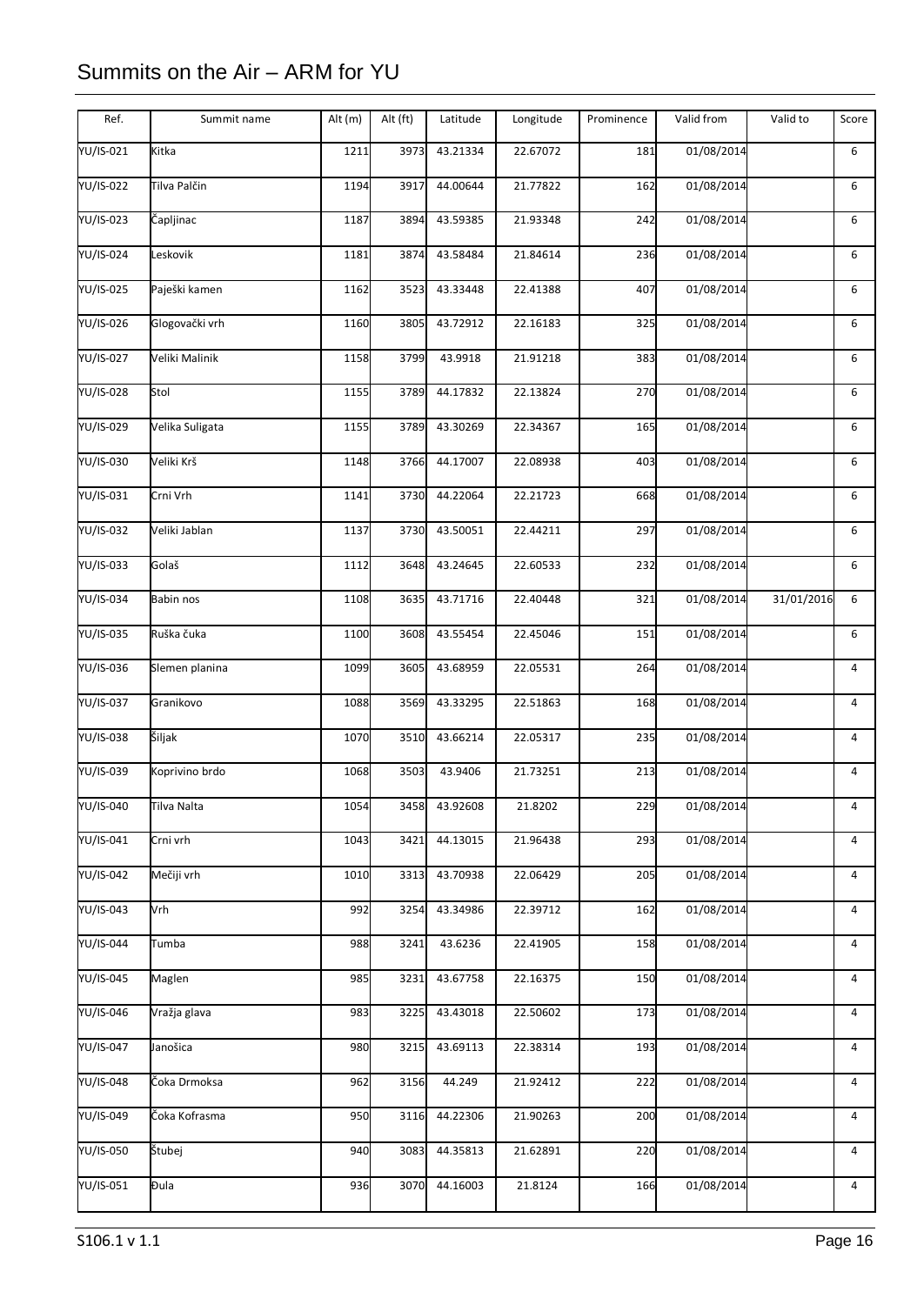| Ref.      | Summit name                   | Alt (m) | Alt (ft) | Latitude | Longitude | Prominence | Valid from | Valid to | Score          |
|-----------|-------------------------------|---------|----------|----------|-----------|------------|------------|----------|----------------|
| YU/IS-052 | Garvan                        | 929     | 3047     | 44.28559 | 22.01605  | 299        | 01/08/2014 |          | $\overline{4}$ |
| YU/IS-053 | Golema glama                  | 927     | 3041     | 43.63936 | 22.49171  | 162        | 01/08/2014 |          | $\overline{4}$ |
| YU/IS-054 | Drenova glava                 | 924     | 3031     | 43.37285 | 22.4863   | 174        | 01/08/2014 |          | 4              |
| YU/IS-055 | Čoka Fantina (Kupinova glava) | 923     | 3028     | 44.3141  | 21.80172  | 213        | 01/08/2014 |          | $\overline{4}$ |
| YU/IS-056 | Veliki Sumorovac              | 912     | 2992     | 44.31696 | 21.56671  | 282        | 01/08/2014 |          | $\overline{4}$ |
| YU/IS-057 | Tumba                         | 912     | 2992     | 43.60702 | 22.08555  | 236        | 01/08/2014 |          | $\overline{4}$ |
| YU/IS-058 | Veliki vrh                    | 910     | 2985     | 43.71618 | 21.69316  | 260        | 01/08/2014 |          | $\overline{4}$ |
| YU/IS-059 | <b>Bukovik</b>                | 894     | 2933     | 43.6922  | 21.63539  | 291        | 01/08/2014 |          | $\overline{2}$ |
| YU/IS-060 | Veliki Vranj                  | 884     | 2900     | 44.33255 | 21.61476  | 194        | 01/08/2014 |          | $\overline{2}$ |
| YU/IS-061 | Lanac                         | 883     | 2896     | 43.75876 | 21.96455  | 193        | 01/08/2014 |          | $\overline{2}$ |
| YU/IS-062 | Pojana Tresnita               | 877     | 2877     | 44.343   | 21.69866  | 152        | 01/08/2014 |          | $\overline{2}$ |
| YU/IS-063 | Čoka Korugu                   | 869     | 2851     | 44.21601 | 21.97392  | 174        | 01/08/2014 |          | $\overline{2}$ |
| YU/IS-064 | Kukuljaš                      | 859     | 2818     | 43.7721  | 21.94329  | 169        | 01/08/2014 |          | $\overline{2}$ |
| YU/IS-065 | Velika glavica                | 852     | 2795     | 44.15737 | 21.86034  | 152        | 01/08/2014 |          | $\overline{2}$ |
| YU/IS-066 | Jasenova glava                | 852     | 2795     | 43.7951  | 21.68059  | 162        | 01/08/2014 |          | $\overline{2}$ |
| YU/IS-067 | Kumanovo                      | 849     | 2785     | 43.37815 | 22.44665  | 229        | 01/08/2014 |          | $\overline{2}$ |
| YU/IS-068 | Velika Vučja glava            | 839     | 2752     | 43.77136 | 21.76474  | 189        | 01/08/2014 |          | $\overline{2}$ |
| YU/IS-069 | Kalafat                       | 838     | 2749     | 43.39713 | 21.98504  | 288        | 01/08/2014 |          | $\overline{2}$ |
| YU/IS-070 | Velika suvaja                 | 834     | 2736     | 43.80929 | 21.65978  | 174        | 01/08/2014 |          | $\overline{2}$ |
| YU/IS-071 | Cukar                         | 826     | 2709     | 43.43641 | 22.35685  | 201        | 01/08/2014 |          | 2              |
| YU/IS-072 | Veliki Vukan                  | 825     | 2706     | 44.29934 | 21.53834  | 325        | 01/08/2014 |          | $\overline{2}$ |
| YU/IS-073 | Vrata                         | 815     | 2673     | 44.33922 | 21.58047  | 185        | 01/08/2014 |          | $\overline{2}$ |
| YU/IS-074 | Sedi vrh                      | 813     | 2667     | 43.60265 | 21.73628  | 203        | 01/08/2014 |          | $\overline{2}$ |
| YU/IS-075 | Šomrda                        | 810     | 2657     | 44.54316 | 21.97492  | 280        | 01/08/2014 |          | $\overline{2}$ |
| YU/IS-076 | <b>Bogdanica</b>              | 808     | 2650     | 43.47491 | 22.12799  | 163        | 01/08/2014 |          | $\overline{2}$ |
| YU/IS-077 | Veliki Liškovac               | 803     | 2634     | 44.4529  | 22.02223  | 213        | 01/08/2014 |          | $\overline{2}$ |
| YU/IS-078 | Čardak                        | 799     | 2621     | 43.59206 | 21.78538  | 154        | 01/08/2014 |          | $\overline{2}$ |
| YU/IS-079 | Starica                       | 796     | 2611     | 44.43781 | 21.92833  | 206        | 01/08/2014 |          | $\overline{2}$ |
| YU/IS-080 | Neškov vis                    | 777     | 2549     | 43.03202 | 22.74927  | 152        | 01/08/2014 |          | $\overline{2}$ |
| YU/IS-081 | Tilva Njagra                  | 770     | 2526     | 44.07421 | 21.99533  | 235        | 01/08/2014 |          | $2^{\circ}$    |
| YU/IS-082 | Mečiji vis                    | 770     | 2526     | 43.74808 | 22.0632   | 210        | 01/08/2014 |          | $\overline{2}$ |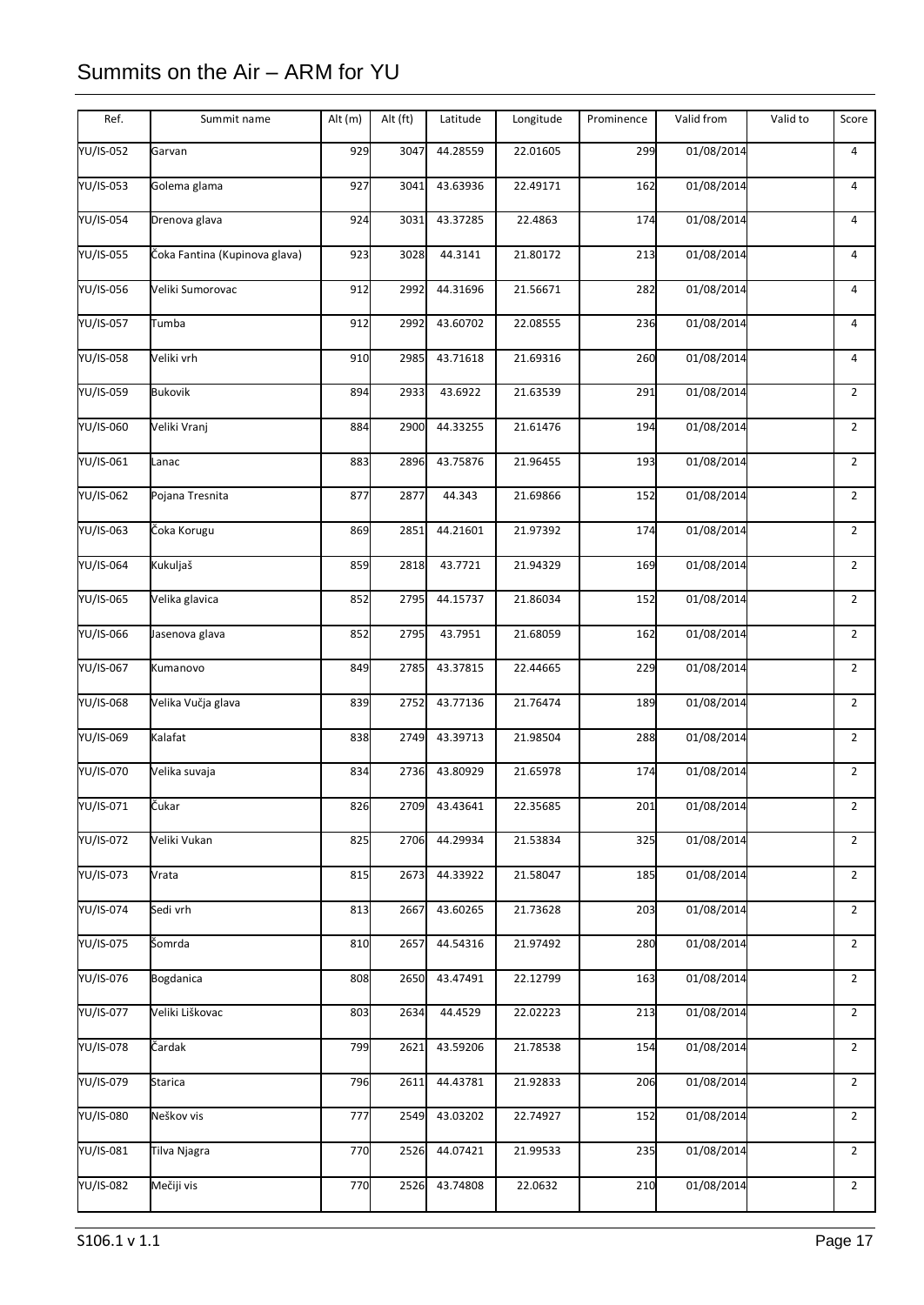| Ref.             | Summit name       | Alt (m) | Alt (ft) | Latitude | Longitude | Prominence | Valid from | Valid to | Score          |
|------------------|-------------------|---------|----------|----------|-----------|------------|------------|----------|----------------|
| YU/IS-083        | Veliki Štrbac     | 768     | 2519     | 44.59245 | 22.2793   | 313        | 01/08/2014 |          | $\overline{2}$ |
| YU/IS-084        | Visoka stena      | 763     | 2503     | 43.46022 | 22.05071  | 207        | 01/08/2014 |          | $\overline{2}$ |
| YU/IS-085        | Konjska glava     | 751     | 2463     | 44.43209 | 21.9665   | 181        | 01/08/2014 |          | $\overline{2}$ |
| YU/IS-086        | Veliki Strenjak   | 735     | 2411     | 44.57964 | 21.83051  | 205        | 01/08/2014 |          | $\mathbf{1}$   |
| YU/IS-087        | Janošev vrh       | 714     | 2342     | 43.90352 | 21.581    | 154        | 01/08/2014 |          | $\mathbf{1}$   |
| <b>YU/IS-088</b> | Crni vrh          | 714     | 2342     | 43.73824 | 22.35605  | 204        | 01/08/2014 |          | $\mathbf{1}$   |
| YU/IS-089        | Velika Ježevica   | 709     | 2326     | 43.8107  | 22.02802  | 214        | 01/08/2014 |          | $\mathbf{1}$   |
| YU/IS-090        | Prisadnja         | 699     | 2293     | 43.4817  | 22.37553  | 159        | 01/08/2014 |          | $\mathbf{1}$   |
| YU/IS-091        | Rakobarski vis    | 691     | 2267     | 44.55828 | 21.70392  | 291        | 01/08/2014 |          | $\mathbf{1}$   |
| YU/IS-092        | Ježevac           | 675     | 2214     | 44.26488 | 21.51692  | 245        | 01/08/2014 |          | $\mathbf{1}$   |
| YU/IS-093        | Veliki vrh        | 670     | 2198     | 44.23867 | 21.48177  | 240        | 01/08/2014 |          | $\mathbf 1$    |
| YU/IS-094        | Čoka Njalta       | 668     | 2191     | 44.58568 | 22.00709  | 196        | 01/08/2014 |          | $\mathbf{1}$   |
| YU/IS-095        | <b>Baba</b>       | 657     | 2155     | 43.82982 | 21.55488  | 266        | 01/08/2014 |          | $\mathbf{1}$   |
| YU/IS-096        | Veliki Crni vrh   | 656     | 2152     | 44.35486 | 22.24572  | 216        | 01/08/2014 |          | $\mathbf{1}$   |
| YU/IS-097        | Golemo bilo       | 647     | 2122     | 43.6461  | 22.16836  | 167        | 01/08/2014 |          | $\mathbf{1}$   |
| YU/IS-098        | Sečinski vrh      | 645     | 2116     | 44.59824 | 21.99562  | 205        | 01/08/2014 |          | $\mathbf{1}$   |
| YU/IS-099        | Kriveljski kamen  | 643     | 2109     | 44.12518 | 22.07565  | 163        | 01/08/2014 |          | $\mathbf{1}$   |
| YU/IS-100        | Visoki čukar      | 632     | 2073     | 44.52757 | 22.298    | 177        | 01/08/2014 |          | $\mathbf{1}$   |
| YU/IS-101        | Crni vrh          | 624     | 2047     | 44.62129 | 21.73757  | 184        | 01/08/2014 |          | $\mathbf{1}$   |
| YU/IS-102        | Vavilski laz      | 622     | 2040     | 43.96441 | 21.54115  | 163        | 01/08/2014 |          | $\mathbf{1}$   |
| YU/IS-103        | Crni vrh Tumanski | 591     | 1938     | 44.57304 | 21.63096  | 241        | 01/08/2014 |          | $\mathbf{1}$   |
| YU/IS-104        | Venac             | 558     | 1830     | 44.63581 | 21.69965  | 198        | 01/08/2014 |          | $\mathbf{1}$   |
| YU/IS-105        | Veliki Pastorak   | 549     | 1801     | 44.10228 | 21.4811   | 159        | 01/08/2014 |          | $\mathbf{1}$   |
| YU/IS-106        | Đula Lokva        | 546     | 1791     | 44.50838 | 21.66568  | 236        | 01/08/2014 |          | $\mathbf{1}$   |
| YU/IS-107        | Rudina            | 543     | 1781     | 44.60279 | 21.74926  | 173        | 01/08/2014 |          | $\mathbf{1}$   |
| YU/IS-108        | Cerovčka vetrenja | 491     | 1610     | 43.6393  | 21.51173  | 201        | 01/08/2014 |          | $\mathbf{1}$   |
| YU/IS-109        | Maćija            | 467     | 1532     | 44.10743 | 21.467    | 172        | 01/08/2014 |          | $\mathbf{1}$   |
| YU/IS-110        | Veliki Bubanj     | 387     | 1269     | 44.49252 | 21.42166  | 167        | 01/08/2014 |          | $\mathbf{1}$   |
| YU/IS-111        | Lipovača          | 363     | 1190     | 44.69956 | 21.46963  | 231        | 01/08/2014 |          | $\mathbf{1}$   |
| YU/IS-112        | Anatema           | 325     | 1066     | 44.75454 | 21.33636  | 221        | 01/08/2014 |          | $\mathbf{1}$   |
| YU/IS-113        | Gorica            | 282     | 925      | 44.80689 | 21.36457  | 179        | 01/08/2014 |          | $\mathbf{1}$   |
|                  |                   |         |          |          |           |            |            |          |                |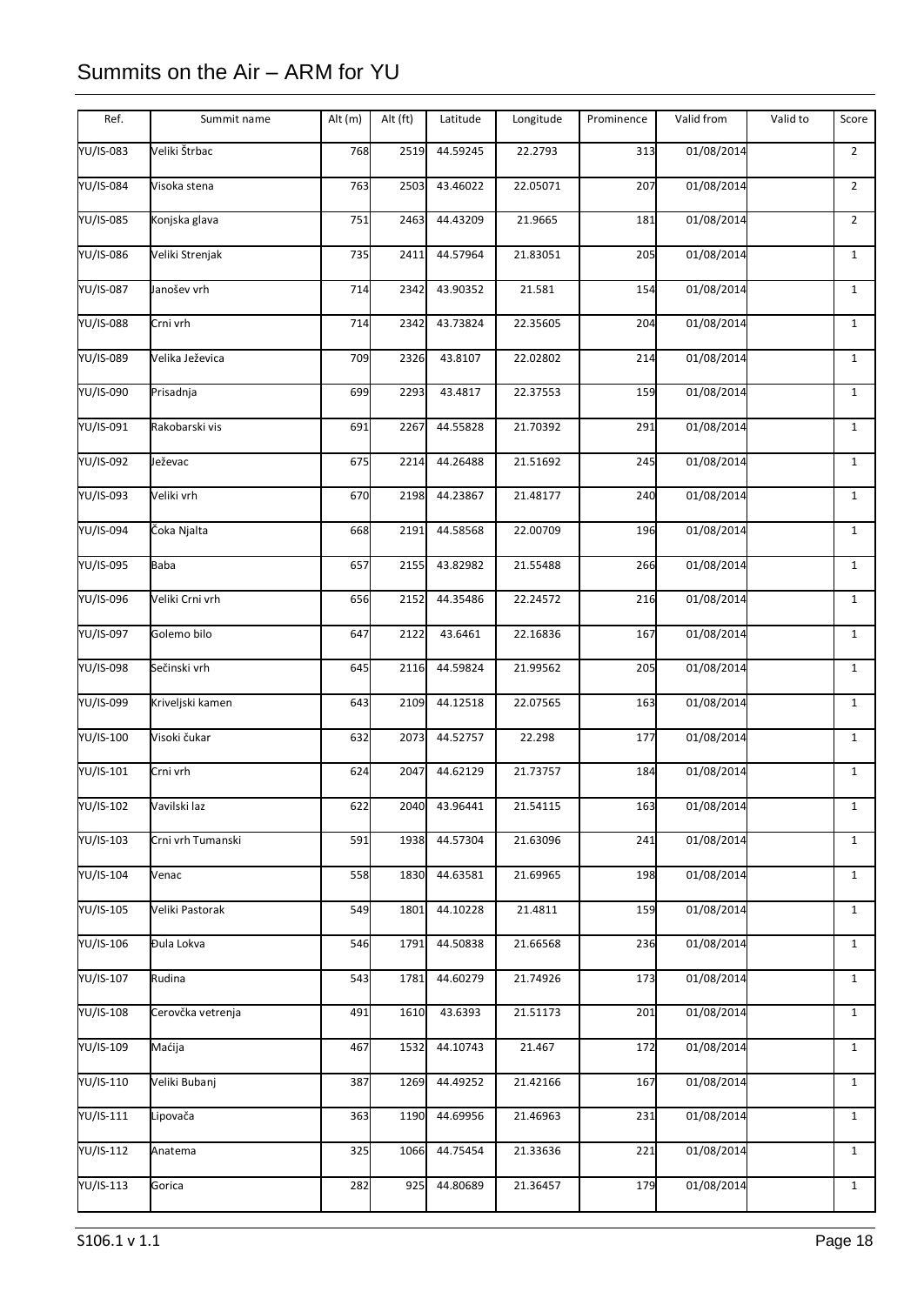### *2.5 Region Reference – Južna Srbija*

| Association    | Serbia (YU)                  |
|----------------|------------------------------|
| Region         | Južna Srbija (YU/JS-xxx)     |
| Region manager | Refer to Association Manager |

#### **2.5.1 Regional notes**

Južna Srbija (Southern Serbia) region is bordered by the region of Kosovo on west, Macedonia on south and valleys of rivers Nišava and Toplica on north. The mountains mostly belong to the Rhodope mountaint mass, and the average height of the summits is 1300 meters.

#### **2.5.2 Table of summits**

| Ref.      | Summit name      | Alt $(m)$ | Alt (ft) | Latitude | Longitude | Prominence | Valid from              | Valid to   | Score |
|-----------|------------------|-----------|----------|----------|-----------|------------|-------------------------|------------|-------|
| YU/JS-001 | Besna kobila     | 1923      | 6309     | 42.52949 | 22.2305   | 295        | 01/08/2014              |            | 10    |
| YU/JS-002 | Crnook           | 1881      | 6171     | 42.4254  | 22.39063  | 341        | 01/08/2014              |            | 10    |
| YU/JS-003 | Veliki Strešer   | 1874      | 6148     | 42.62661 | 22.26746  | 289        | 01/08/2014              |            | 10    |
| YU/JS-004 | Šuplja padina    | 1862      | 6108     | 42.50568 | 22.2361   | 234        | 01/08/2014              |            | 10    |
| YU/JS-005 | Valozi           | 1829      | 6000     | 42.54947 | 22.31243  | 429        | 01/08/2014              |            | 10    |
| YU/JS-006 | Golemi vrh       | 1828      | 5997     | 42.37363 | 22.31438  | 288        | 01/08/2014              |            | 10    |
| YU/JS-007 | Trem             | 1810      | 5938     | 43.18352 | 22.17139  | 440        | 01/08/2014              |            | 10    |
| YU/JS-008 | Mečit            | 1756      | 5761     | 42.52789 | 22.37484  | 356        | $\overline{01/08}/2014$ |            | 10    |
| YU/JS-009 | Golemi vrh       | 1753      | 5751     | 42.60015 | 22.31411  | 168        | 01/08/2014              |            | 10    |
| YU/JS-010 | Krvavi kamen     | 1738      | 5702     | 42.68249 | 22.46576  | 308        | 01/08/2014              |            | 10    |
| YU/JS-011 | <b>Bandera</b>   | 1736      | 5695     | 42.56529 | 22.43928  | 306        | 01/08/2014              |            | 10    |
| YU/JS-012 | Vrtop            | 1721      | 5646     | 42.79303 | 22.37336  | 441        | 01/08/2014              |            | 10    |
| YU/JS-013 | Ruj              | 1706      | 5597     | 42.86323 | 22.57527  | 476        | 01/08/2014              | 31/01/2016 | 10    |
| YU/JS-014 | Oštra čuka       | 1700      | 5577     | 42.44966 | 22.30424  | 177        | 01/08/2014              |            | 10    |
| YU/JS-015 | Litica           | 1683      | 5521     | 43.11845 | 22.25297  | 313        | 01/08/2014              |            | 10    |
| YU/JS-016 | Pandžin grob     | 1664      | 5459     | 42.63814 | 22.33547  | 159        | 01/08/2014              |            | 10    |
| YU/JS-017 | Veliki Čemernik  | 1638      | 5374     | 42.73365 | 22.27581  | 438        | 01/08/2014              |            | 10    |
| YU/JS-018 | Zelenčev vrh     | 1574      | 5164     | 42.42221 | 22.10961  | 254        | 01/08/2014              |            | 8     |
| YU/JS-019 | Sokolov kamen    | 1553      | 5095     | 43.2081  | 22.11846  | 253        | 01/08/2014              |            | 8     |
| YU/JS-020 | Ostrozubska čuka | 1546      | 5072     | 42.88148 | 22.23982  | 256        | 01/08/2014              |            | 8     |
| YU/JS-021 | Mintinički rid   | 1543      | 5062     | 42.46888 | 22.40916  | 158        | 01/08/2014              |            | 8     |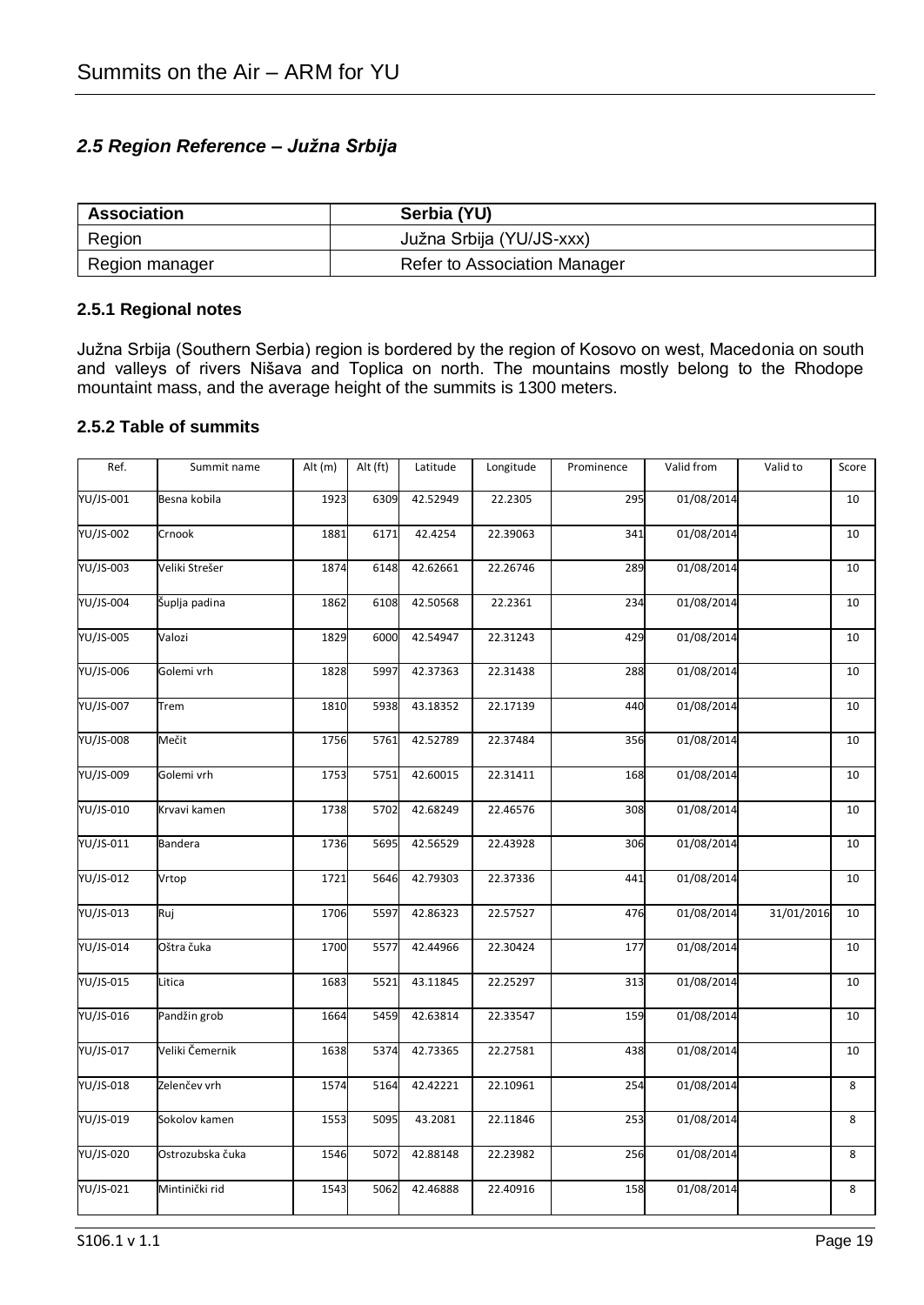| Ref.      | Summit name     | Alt (m) | Alt (ft) | Latitude | Longitude | Prominence | Valid from | Valid to   | Score |
|-----------|-----------------|---------|----------|----------|-----------|------------|------------|------------|-------|
| YU/JS-022 | Golemi sovršac  | 1538    | 5045     | 42.58075 | 22.3778   | 198        | 01/08/2014 |            | 8     |
| YU/JS-023 | Jovančov kamen  | 1495    | 4904     | 42.36749 | 22.46497  | 455        | 01/08/2014 |            | 8     |
| YU/JS-024 | Rudina          | 1486    | 4875     | 42.8256  | 22.44295  | 286        | 01/08/2014 |            | 8     |
| YU/JS-025 | Štrbi kamik     | 1479    | 4852     | 42.84879 | 22.49846  | 249        | 01/08/2014 |            | 8     |
| YU/JS-026 | Goleški čukar   | 1466    | 4809     | 42.33643 | 22.32616  | 154        | 01/08/2014 |            | 8     |
| YU/JS-027 | Crni vrh        | 1463    | 4799     | 42.91831 | 22.49658  | 313        | 01/08/2014 |            | 8     |
| YU/JS-028 | Vrtibog         | 1443    | 4734     | 42.98714 | 22.58764  | 363        | 01/08/2014 |            | 8     |
| YU/JS-029 | Vlajna          | 1442    | 4730     | 42.79128 | 21.94648  | 452        | 01/08/2014 |            | 8     |
| YU/JS-030 | Treska          | 1439    | 4721     | 43.19627 | 20.98039  | 309        | 01/08/2014 |            | 8     |
| YU/JS-031 | Žeravinska čuka | 1430    | 4691     | 42.33257 | 22.34429  | 180        | 01/08/2014 |            | 8     |
| YU/JS-032 | Sapot           | 1408    | 4619     | 42.99914 | 21.49831  | 238        | 01/08/2014 |            | 8     |
| YU/JS-033 | Divna gorica    | 1389    | 4557     | 43.20354 | 22.24159  | 219        | 01/08/2014 |            | 8     |
| YU/JS-034 | Krkina čuka     | 1384    | 4540     | 43.11408 | 21.06441  | 174        | 01/08/2014 |            | 8     |
| YU/JS-035 | Čuka            | 1377    | 4517     | 42.88785 | 22.42528  | 267        | 01/08/2014 |            | 8     |
| YU/JS-036 | Sokolov vis     | 1370    | 4494     | 42.98646 | 21.44606  | 200        | 01/08/2014 |            | 8     |
| YU/JS-037 | Kita            | 1370    | 4494     | 42.33343 | 22.18246  | 170        | 01/08/2014 |            | 8     |
| YU/JS-038 | Cvetkova čuka   | 1367    | 4484     | 42.3777  | 22.18979  | 157        | 01/08/2014 |            | 8     |
| YU/JS-039 | Mrkša           | 1353    | 4438     | 42.5774  | 22.15127  | 153        | 01/08/2014 |            | 8     |
| YU/JS-040 | Kofilj          | 1347    | 4419     | 42.32429 | 22.38043  | 152        | 01/08/2014 |            | 6     |
| YU/JS-041 | Kopljača        | 1345    | 4412     | 42.33632 | 22.02299  | 185        | 01/08/2014 |            | 6     |
| YU/JS-042 | Beženište       | 1338    | 4389     | 42.94813 | 22.6418   | 326        | 01/08/2014 |            | 6     |
| YU/JS-043 | Grot            | 1327    | 4353     | 42.62518 | 21.90848  | 277        | 01/08/2014 |            | 6     |
| YU/JS-044 | Željevac        | 1316    | 4317     | 43.18015 | 21.01112  | 186        | 01/08/2014 |            | 6     |
| YU/JS-045 | Manastirište    | 1309    | 4294     | 42.44161 | 22.03015  | 164        | 01/08/2014 |            | 6     |
| YU/JS-046 | Kitka           | 1295    | 4248     | 42.59314 | 21.84165  | 265        | 01/08/2014 |            | 6     |
| YU/JS-047 | Sokolica        | 1276    | 4186     | 43.18664 | 20.85347  | 166        | 01/08/2014 |            | 6     |
| YU/JS-048 | Orlova čuka     | 1276    | 4186     | 42.65218 | 21.80267  | 151        | 01/08/2014 |            | 6     |
| YU/JS-049 | Rnjos           | 1274    | 4179     | 42.99679 | 22.52151  | 194        | 01/08/2014 |            | 6     |
| YU/JS-050 | Sokolovac       | 1260    | 4133     | 43.03289 | 21.47775  | 162        | 01/08/2014 |            | 6     |
| YU/JS-051 | Šljivovički vrh | 1258    | 4127     | 43.16464 | 22.35568  | 568        | 01/08/2014 |            | 6     |
| YU/JS-052 | Rudina          | 1240    | 4068     | 42.50808 | 22.54592  | 180        | 01/08/2014 | 31/01/2016 | 6     |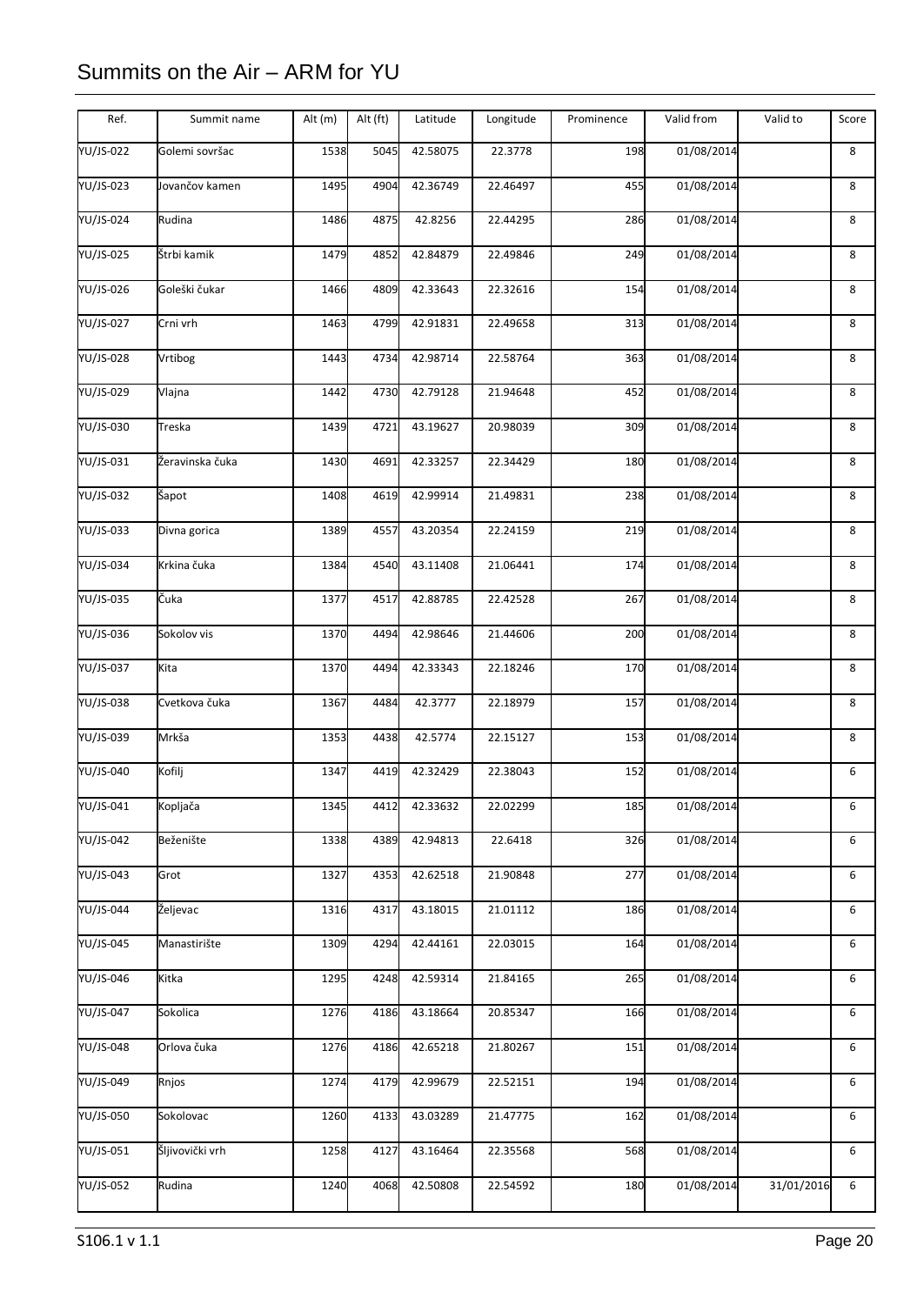| Ref.      | Summit name     | Alt (m) | Alt (ft) | Latitude | Longitude | Prominence | Valid from | Valid to | Score |
|-----------|-----------------|---------|----------|----------|-----------|------------|------------|----------|-------|
| YU/JS-053 | Golemi stol     | 1238    | 4061     | 43.02783 | 22.49597  | 208        | 01/08/2014 |          | 6     |
| YU/JS-054 | Pljačkovica     | 1226    | 4022     | 42.59059 | 21.89953  | 176        | 01/08/2014 |          | 6     |
| YU/JS-055 | Ibraimov vis    | 1213    | 3979     | 42.86719 | 21.39306  | 348        | 01/08/2014 |          | 6     |
| YU/JS-056 | Đerekarska čuka | 1189    | 3900     | 42.36861 | 22.11879  | 164        | 01/08/2014 |          | 6     |
| YU/JS-057 | Lisica          | 1185    | 3887     | 42.74506 | 21.39296  | 195        | 01/08/2014 |          | 6     |
| YU/JS-058 | Velja glava     | 1181    | 3874     | 42.69136 | 21.68945  | 186        | 01/08/2014 |          | 6     |
| YU/JS-059 | Alilovica       | 1167    | 3828     | 43.14349 | 21.13112  | 233        | 01/08/2014 |          | 6     |
| YU/JS-060 | Ostrovica       | 1166    | 3825     | 42.28158 | 21.58761  | 186        | 01/08/2014 |          | 6     |
| YU/JS-061 | Spasova čuka    | 1162    | 3812     | 42.79888 | 22.04156  | 172        | 01/08/2014 |          | 6     |
| YU/JS-062 | <b>Bandera</b>  | 1155    | 3789     | 43.14156 | 21.55599  | 330        | 01/08/2014 |          | 6     |
| YU/JS-063 | Goleš           | 1152    | 3779     | 43.24153 | 20.92966  | 222        | 01/08/2014 |          | 6     |
| YU/JS-064 | Golemi Kičer    | 1143    | 3750     | 42.54057 | 22.07576  | 173        | 01/08/2014 |          | 6     |
| YU/JS-065 | Novakova čuka   | 1101    | 3612     | 42.72835 | 21.54149  | 178        | 01/08/2014 |          | 6     |
| YU/JS-066 | Golak           | 1072    | 3517     | 42.90275 | 21.29488  | 207        | 01/08/2014 |          | 4     |
| YU/JS-067 | Braina čuka     | 1070    | 3510     | 42.80533 | 21.41016  | 215        | 01/08/2014 |          | 4     |
| YU/JS-068 | Kriva buka      | 1059    | 3474     | 43.12695 | 22.06173  | 359        | 01/08/2014 |          | 4     |
| YU/JS-069 | Radulovac       | 1050    | 3444     | 43.06697 | 21.39798  | 180        | 01/08/2014 |          | 4     |
| YU/JS-070 | Peros           | 1033    | 3389     | 42.96171 | 22.73258  | 153        | 01/08/2014 |          | 4     |
| YU/JS-071 | Miljkov vrh     | 1025    | 3362     | 42.70412 | 21.94604  | 195        | 01/08/2014 |          | 4     |
| YU/JS-072 | Jovanova glava  | 1017    | 3336     | 43.12075 | 21.53284  | 192        | 01/08/2014 |          | 4     |
| YU/JS-073 | Mrkonjski vis   | 1014    | 3326     | 42.77806 | 21.47292  | 284        | 01/08/2014 |          | 4     |
| YU/JS-074 | Petivore        | 988     | 3241     | 43.04298 | 22.60388  | 178        | 01/08/2014 |          | 4     |
| YU/JS-075 | Pasjački vis    | 971     | 3185     | 43.16316 | 21.62269  | 166        | 01/08/2014 |          | 4     |
| YU/JS-076 | Kalje           | 968     | 3175     | 42.36633 | 21.81841  | 399        | 01/08/2014 |          | 4     |
| YU/JS-077 | Ploča           | 964     | 3162     | 42.52535 | 21.76078  | 184        | 01/08/2014 |          | 4     |
| YU/JS-078 | Šanac           | 947     | 3106     | 43.01532 | 21.24003  | 167        | 01/08/2014 |          | 4     |
| YU/JS-079 | Kardašica       | 946     | 3103     | 43.19375 | 22.47709  | 182        | 01/08/2014 |          | 4     |
| YU/JS-080 | Tularski vis    | 943     | 3093     | 42.80865 | 21.46924  | 173        | 01/08/2014 |          | 4     |
| YU/JS-081 | Čuka            | 938     | 3077     | 42.4191  | 21.64273  | 188        | 01/08/2014 |          | 4     |
| YU/JS-082 | Debeli del      | 916     | 3005     | 43.20157 | 22.45449  | 152        | 01/08/2014 |          | 4     |
| YU/JS-083 | Vita kruška     | 913     | 2995     | 43.03888 | 22.17762  | 213        | 01/08/2014 |          | 4     |
|           |                 |         |          |          |           |            |            |          |       |